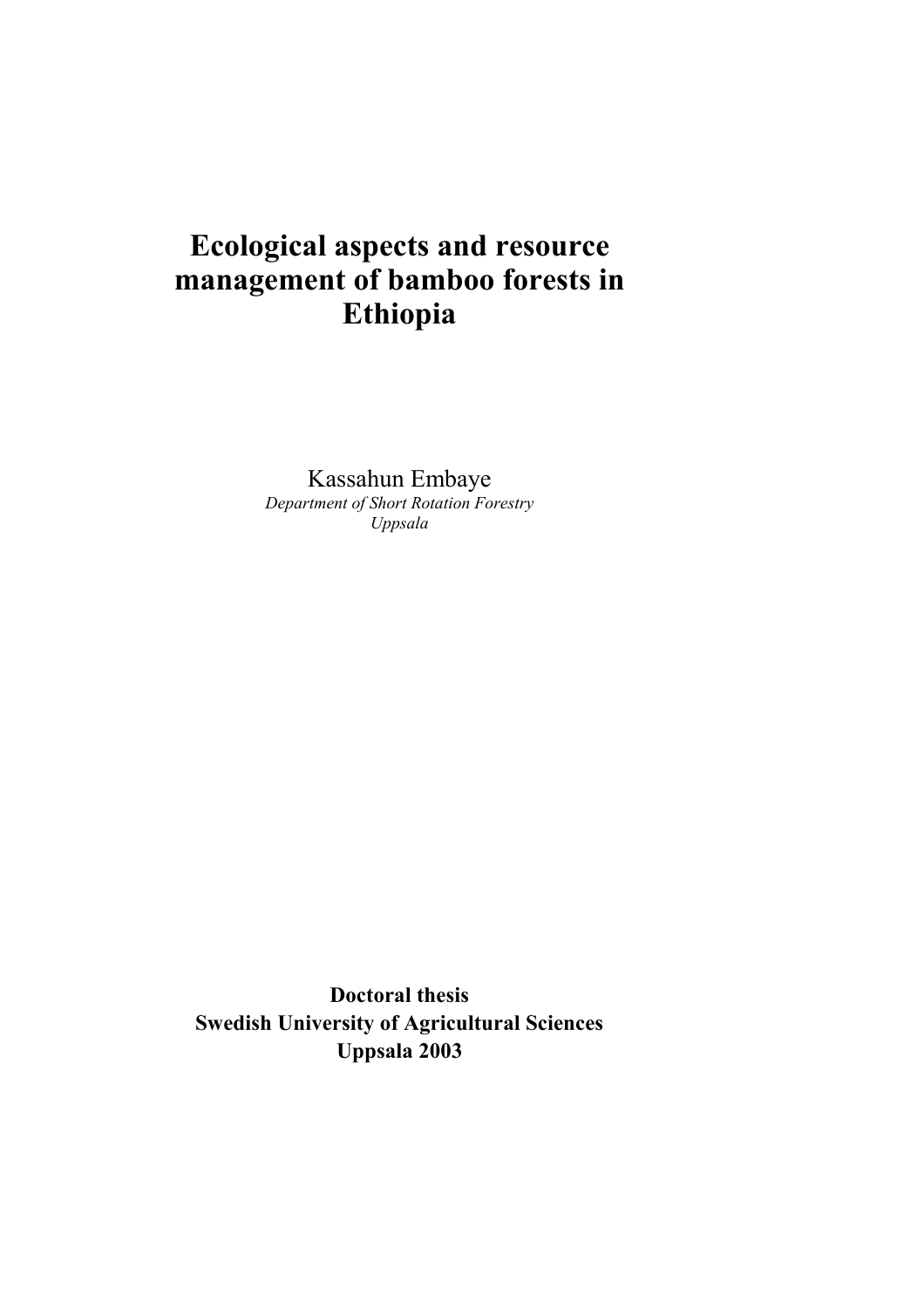# **Acta Universitatis Agriculturae Sueciae**

Silvestria 273

ISSN 1401-6230 ISBN 91-576-6507-9 © 2003 Kassahun Embaye, Uppsala Tryck: SLU Service/Repro, Uppsala 2003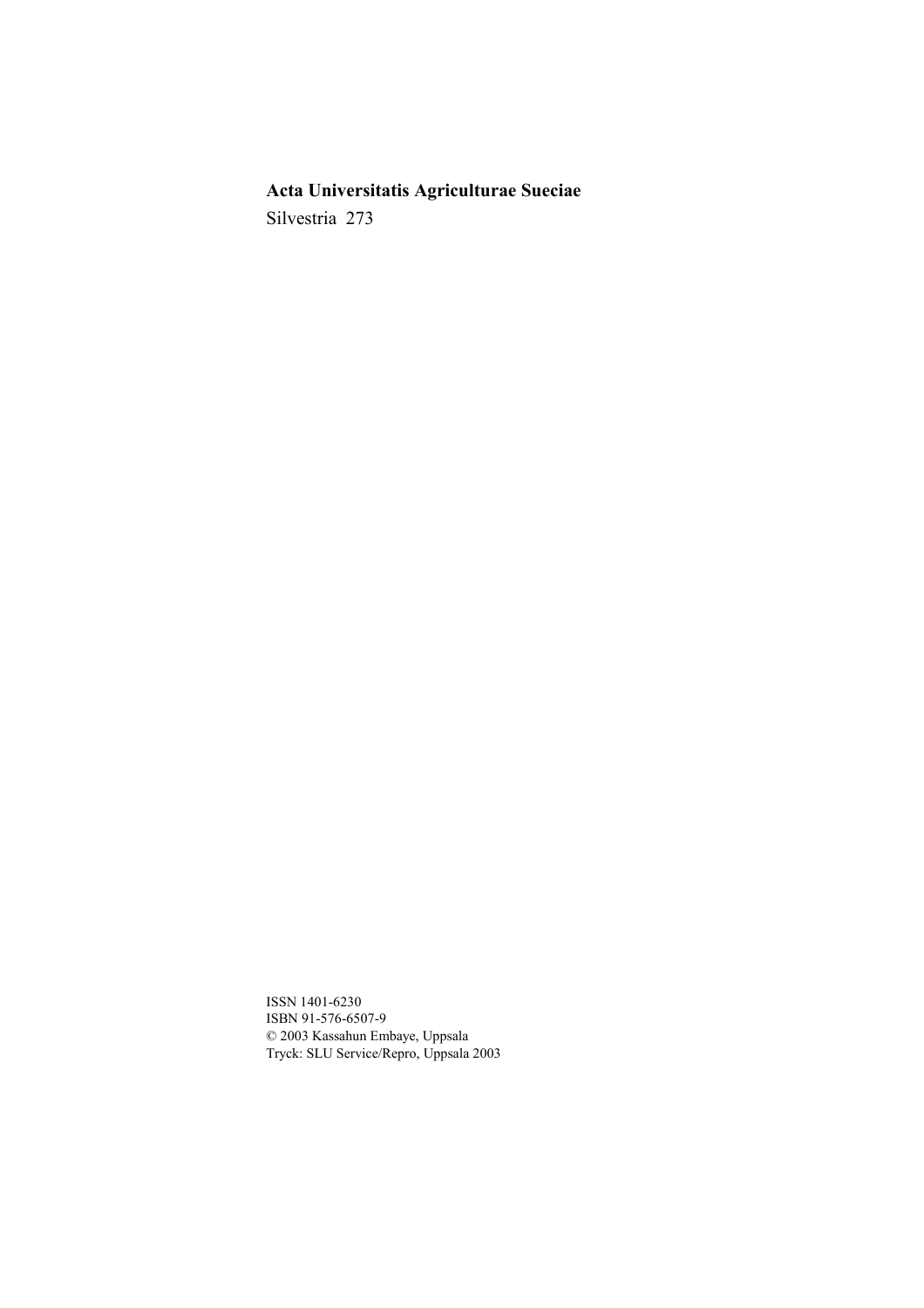# **Abstract**

Kassahun Embaye. 2003*. Ecological aspects and resource management of bamboo forests in Ethiopia.* Doctoral dissertation.

This thesis describes the extent and condition of the natural bamboo forests of Ethiopia and their actual and potential values for society and environment. It assesses in detail the growth and nutrient dynamics in a selected highland bamboo forest in Southwest Ethiopia (Masha) and suggests solutions for its sustainable management. A specific management aspect is addressed by means of the factors that affect *Oxytenanthera abyssinica* seedling emergence and subsequent growth.

The following were the methodologies employed to obtain the information reported herein. (1) Literature review on the Ethiopian bamboo species in relation to the situation in a global context. (2) A field study on stand characteristics, biomass and nutrient distributions and their temporal variations. (3) A greenhouse experiment on lowland bamboo (*O. abyssinica*) seedling performance under varying seed orientation and sowing depth conditions.

Ethiopia still has large natural bamboo forests in areas that until recently were remote and inaccessible. These resources are now being destroyed under population pressure mainly for agricultural land expansion. The traits of bamboos as the fastest growing multipurpose plants with an excellent capacity to convert solar energy into forest goods and services and, thus, their potential to redress the prevalent deforestation related problems of Ethiopia are highlighted. A workable strategy to harness their potential on sustainable basis is recommended.

Proper management and expansion are considered the principal components of a sound strategy to develop the bamboo resource of Ethiopia. Management approaches are suggested to improve the productivity and product quality of the remnant bamboo forest of Masha, based on diagnostic information on its condition. Expansion of the lowland bamboo forest of Ethiopia is cheaper and more practical using seeds than other propagation materials. Some methods of seed sowing are prescribed to optimise seedling emergence and subsequent growth, as part of a management strategy for lowland bamboo forest recovery and expansion in Ethiopia using seeds.

Keywords: Ethiopia, bamboo forest, radiation, deforestation, biomass and nutrient, plantation, seedling performance

*Authorís address*: Department of Short Rotation Forestry, P.O. Box 7060, SE-750 07 Uppsala, Sweden (Permanent address: Wondo Genet College of Forestry, P.O. Box 128, Shashemene, Ethiopia. E-mail: wgcf@telecom.net.et).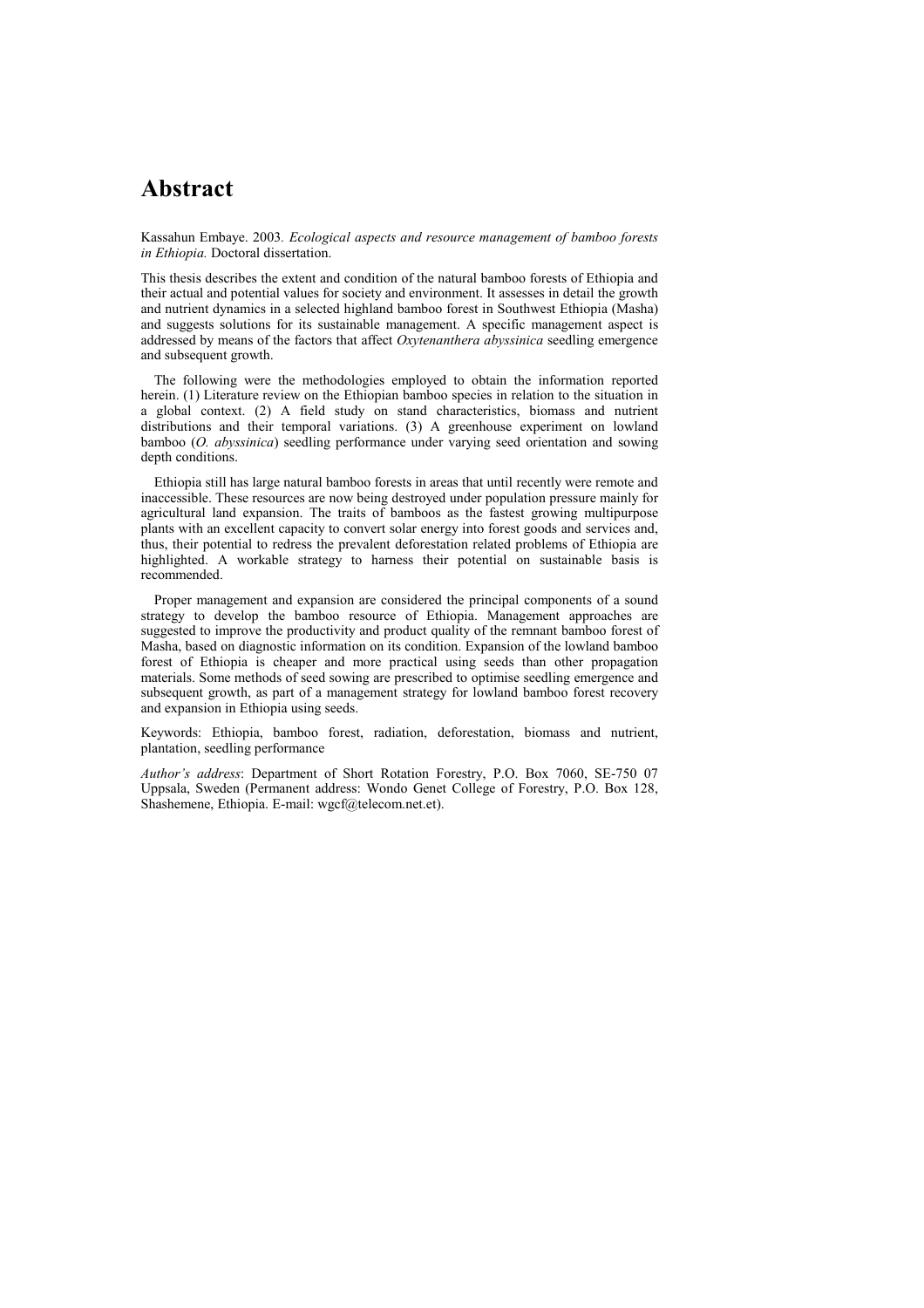# **Contents**

### **Preface, 5**

**Introduction, 7** Background, 7 The fit of the thesis in the overall bamboo development prospect of Ethiopia, 7 Bamboo as tree plant and forest resource, 7 The Ethiopian bamboo forests in global context, 8 Location and Condition of the Ethiopian bamboo forests, 8 The potential of bamboo as converter of solar energy into goods and services, 9 Objectives, 9 **Materials and methods, 10** General information collection and synthesis (Paper I, II), 10 Field study: the Masha natural bamboo forest (Paper III), 11 Greenhouse study: seed orientation and sowing depth (Paper IV),11 **Summary of results, 12** Urgency for harnessing and expanding the potentials of the Ethiopian bamboo forests, 12 The natural bamboo forest of Ethiopia: condition, biomass and nutrient distribution and their seasonal variations, 13 Seed as a propagation material for lowland bamboo forest expansion: factors Factors that influence Oxytenanthera abyssinica seedling performance, 15 **Discussion, 17**

Bamboo growth strategy and its environmental and economic significance, 16

Factors that have conditioned the bamboo forests of Ethiopia, 18 Diagnostic information and management approaches to improve the productivity of the natural bamboo forests, 18

Strategies for management and expansion of bamboo forests in Ethiopia and approaches for their implementation, 19

**Conclusions, 22**

**References, 23**

**Acknowledgements, 24**

### **Appendix,**

*Papers I-IV*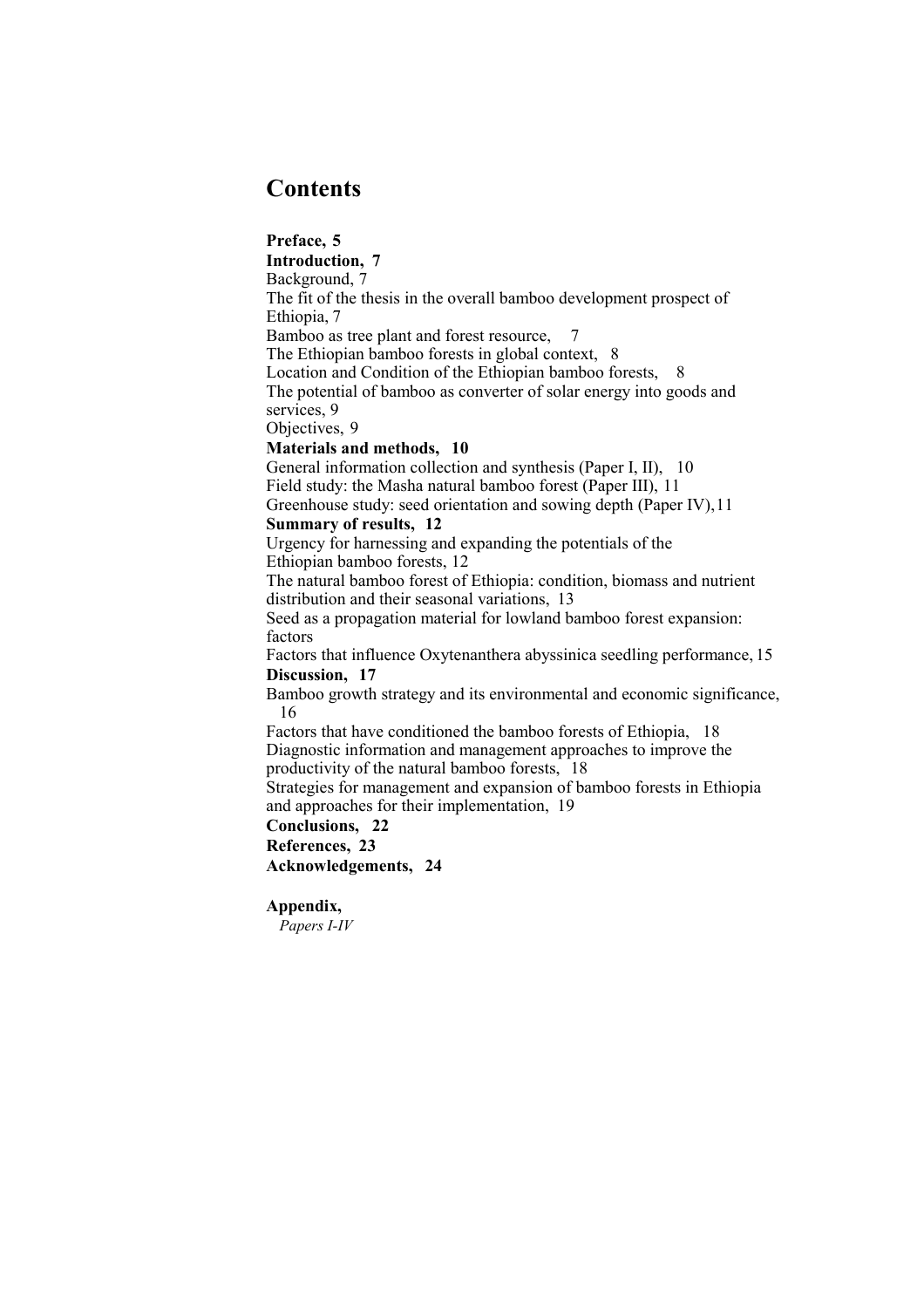# **Preface**

This thesis is a summary of the following four papers, which will be referred to in the text by their Roman numerals.

I. Kassahun Embaye. 2000. The indigenous bamboo forests of Ethiopia: an overview. *Ambio 29*, 518 – 521.

II. Kassahun Embaye. 2001. The potential of bamboo as an interceptor and converter of solar energy into essential goods and services: focus on Ethiopia. Int. *J. Sustain. Dev. World Ecol. 8, 346 - 355.* 

III. Kassahun Embaye, Martin Weih, Stig Ledin and Lars Christersson. Ecology of biomass and nutrient distribution in a highland bamboo forest in Southwest Ethiopia: Implications for management (submitted to *Forest Ecology and Management*).

IV. Kassahun Embaye, Lars Christersson, Stig Ledin and Martin Weih. 2003. Bamboo as bioresource in Ethiopia: Management strategy to improve seedling performance (*Oxytenanthera abyssinica*). *Bioresource Technology 88*, 33 – 39.

Papers I, II and IV have been reproduced with the kind permission of the publishers.

Regarding Papers III and IV, I was responsible for planning, data collection, analyses and writing the manuscripts. The other authors discussed and improved the pieces of work all-along the whole processes.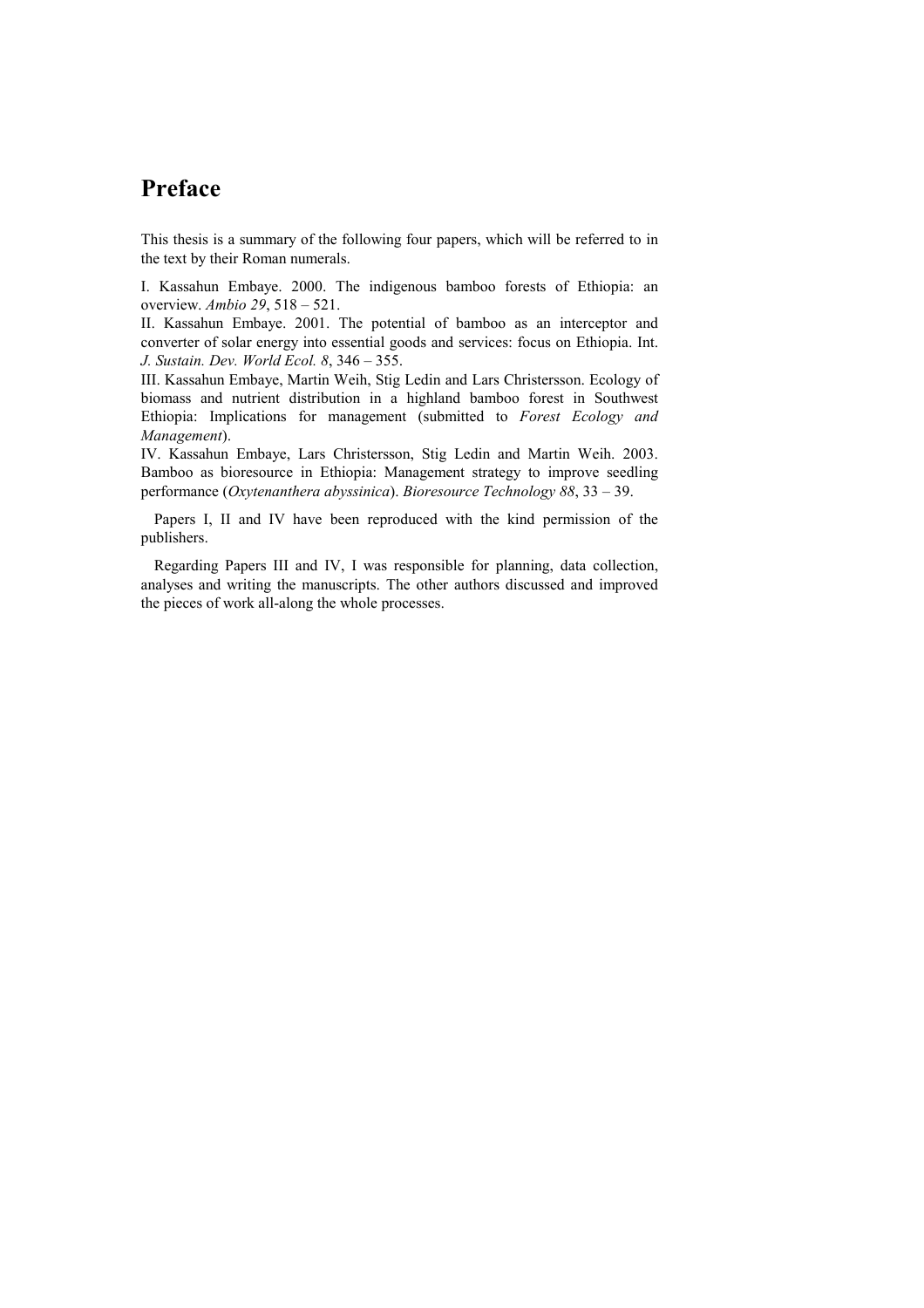*To my parents, brothers and sisters*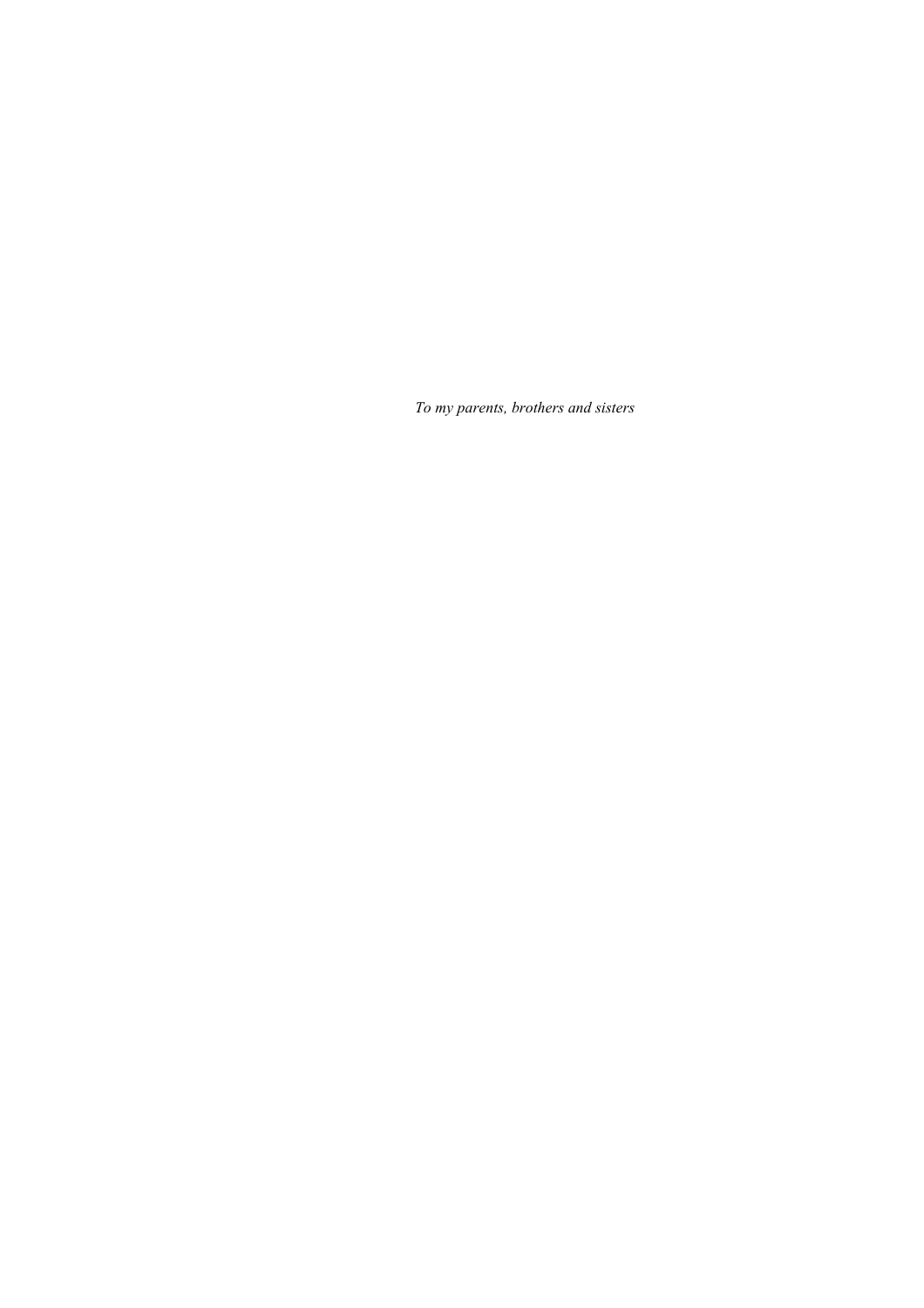# **Introduction**

### **Background**

The following premises are the bases of this thesis. Bamboos are multipurpose plants of high economic and environmental value that convert solar radiation into useful goods and services better than most tree species (Paper I). Developing countries like Ethiopia that are aspiring for better welfare and faster rate of development, therefore, need to preserve their remnant bamboo forests and expand their resource base. They must also ensure the steady increase, stability and sustainability of bamboo forest production and utilisation activities (Paper I). This requires careful strategic planning (Paper I, III, IV) based on adequate knowledge on (1) the availability and potential use of the bamboo resources for society and environment, (2) their production technology and growth behaviour. Thus, the focus of this thesis is on the socio-economic and environmental values of the Ethiopian bamboo species and their production ecology.

### **The fit of the thesis in the overall bamboo development prospect of Ethiopia**

Paper I and II report the following three interrelated issues. (1) Bamboo species diversity, distribution, growth potential and use in national and global contexts. (2) Deforestation and its consequences in Ethiopia, (3) the potential of bamboo to redress deforestation related problems. These review articles suggested the urgent need for bamboo development in Ethiopia for socio-economic and environmental benefits. Two complementary strategies could rationally be used to develop bamboo forests in Ethiopia. (1) Management of the remnant bamboo forests for higher production and product quality. Paper III analysed the condition of the Masha natural bamboo forest in SW Ethiopia and suggested management approaches to improve its efficiency. (2) Bamboo forest expansion by planting. Paper IV reported on aspects of lowland bamboo seed germination and seedling growth under varying seed orientation and sowing depth conditions as a strategy for lowland bamboo forest recovery and expansion using seeds. Bamboo forest development and sustainable management in Ethiopia could only be successful if driven by market forces. The necessity for linking bamboo production, processing and marketing systems in a mutually supporting and reinforcing way was strongly recommended in Paper I and III.

### **Bamboo as a tree plant and a forest resource**

Bamboos are tall perennial grasses with tree stature that grow up to about 30 m in height and 35 cm in diameter, for example the giant bamboo *Dendrocalamus giganteus* (Ramanayake and Yakandawala, 1998). The maximum size measured in the indigenous bamboo forests of Ethiopia was 23 m and 20 cm in height and diameter, respectively. They belong to the Poaceae (Gramineae) family and Bambuseae subfamily (Ohrnberger, 1999). The main stem of the aboveground part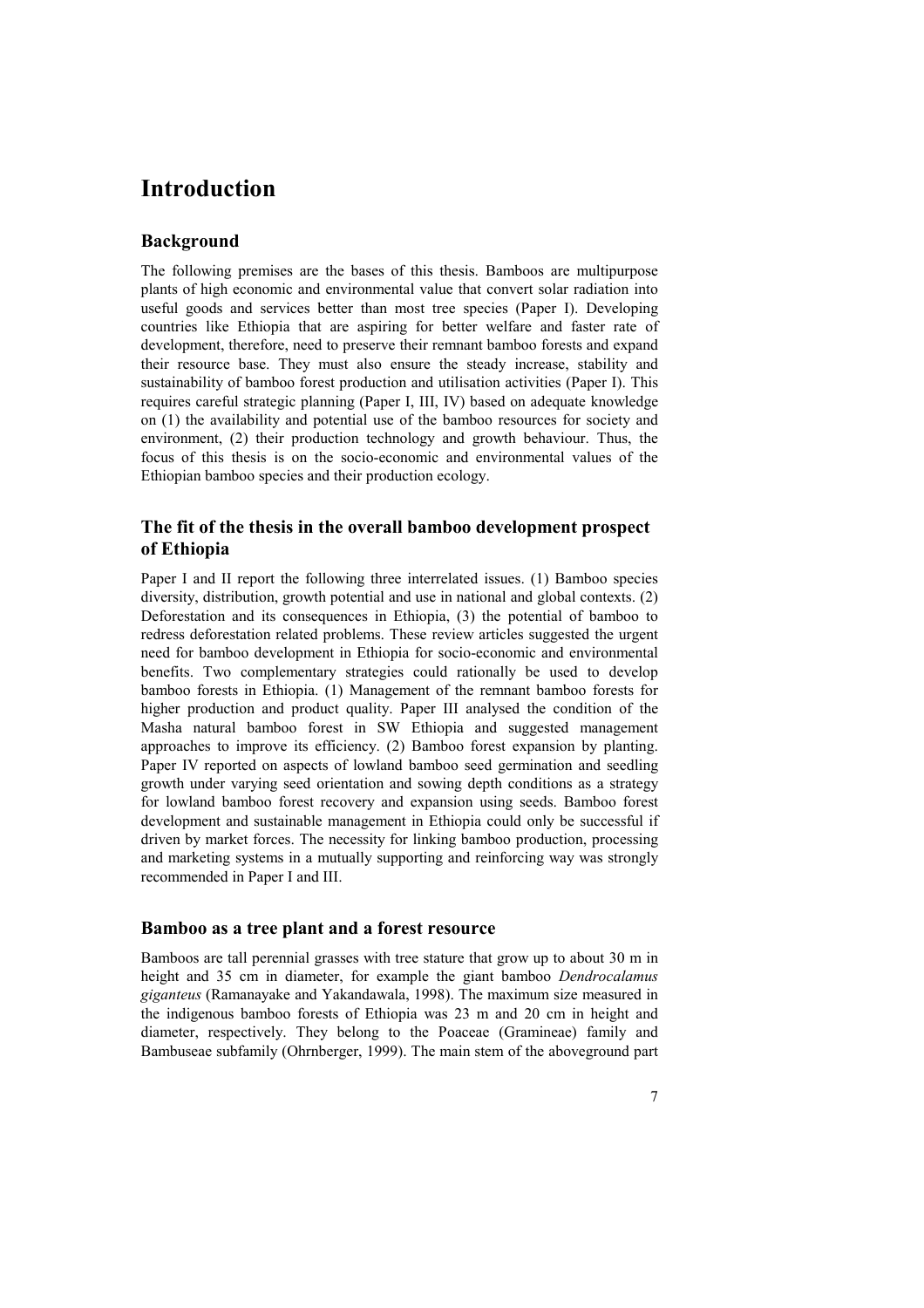of the plant is the culm, while the underground part constitutes the rhizome and root system. The rhizome is the structural foundation of the bamboo plant on which its mechanical anchorage, growth, vigour and spacing depends (Liese, 1985; Paper I). New bamboo shoots are produced every rainy season from rhizome buds that attain full height and diameter in about 3 months in a fully developed rhizome-root system, which occurs in 3 to 7 years after seeding or establishment by seed. They are mature, strong and ready for utilisation after  $2-3$  years. Most bamboo plants flower only once in their lifetime (14 to 50 years in most species) and then die soon after. They emerge again from germinating seeds if the site is not severely disturbed by detrimental factors such as rodents, fire, *etc*. These phenomena were actually observed in the lowland bamboo forest of Pawe, SW Ethiopia. The whole forest flowered and died in 1998. Seedlings emerged in large quantity in the subsequent year.

Bamboo forests are characterised by a complex network of rhizome-root system, which make them excel other forest types in effectively holding soil particles together, thereby preventing soil erosion and promoting water percolation. The aboveground part of a bamboo forest helps reduce erosion by rainfall interception and by sheltering the soil from wind erosion and sun drying. Their high LAI and stand density enable them to perform these functions better than most forest types. Bamboo litterfall improves soil structure and fertility (Fanshawe, 1972; Paper I). Bamboo forest plays a vital role in bio-diversity preservation and has a potential for organic waste purification (Paper I), owing to its fast growth rate and short harvesting cycle. Furthermore, it is a material source for furniture, building, pulp, particleboard, bio-energy, food, forage and medicine (Liese, 1985; Paper I and IV).

#### **The Ethiopian bamboo forests in global context**

Bamboo plants grow in the tropical and temperate regions, being preponderant in the former, particularly in Southeast Asia (Banik, 1985). More than 1500 bamboo species are found in the world (Ohrnberger, 1999), covering more than 14 million ha of land. Africa possesses about 40 of these species on over 1.5 million ha (Kigomo, 1988), and two of these species are indigenous to Ethiopia: *Oxytenanthera abyssinica* (A. Richard) Munro (lowland bamboo) and *Yushane alpina* K. Shmann Lin. (highland bamboo). The Ethiopian natural bamboo forest is about 1 million ha, which is about 7% of the world total and 67% of theAfrican bamboo forest area (Paper I).

The lowland bamboo forest of Ethiopia is a clump-forming type with solid culm that constitutes about 85% of the total bamboo forest of the country. The highland bamboo forest is non-clump forming (single-stemmed) species with hollow culm. The former is deciduous while the latter is an evergreen (Paper I and III).

#### **Location and condition of the Ethiopian natural bamboo forests**

There are more than 800,000 ha and 100,000 ha of low- and highland natural bamboo forests in Ethiopia. They are found mainly in the south-west, south and central part of the country where annual rainfall is over 600 mm and the rainy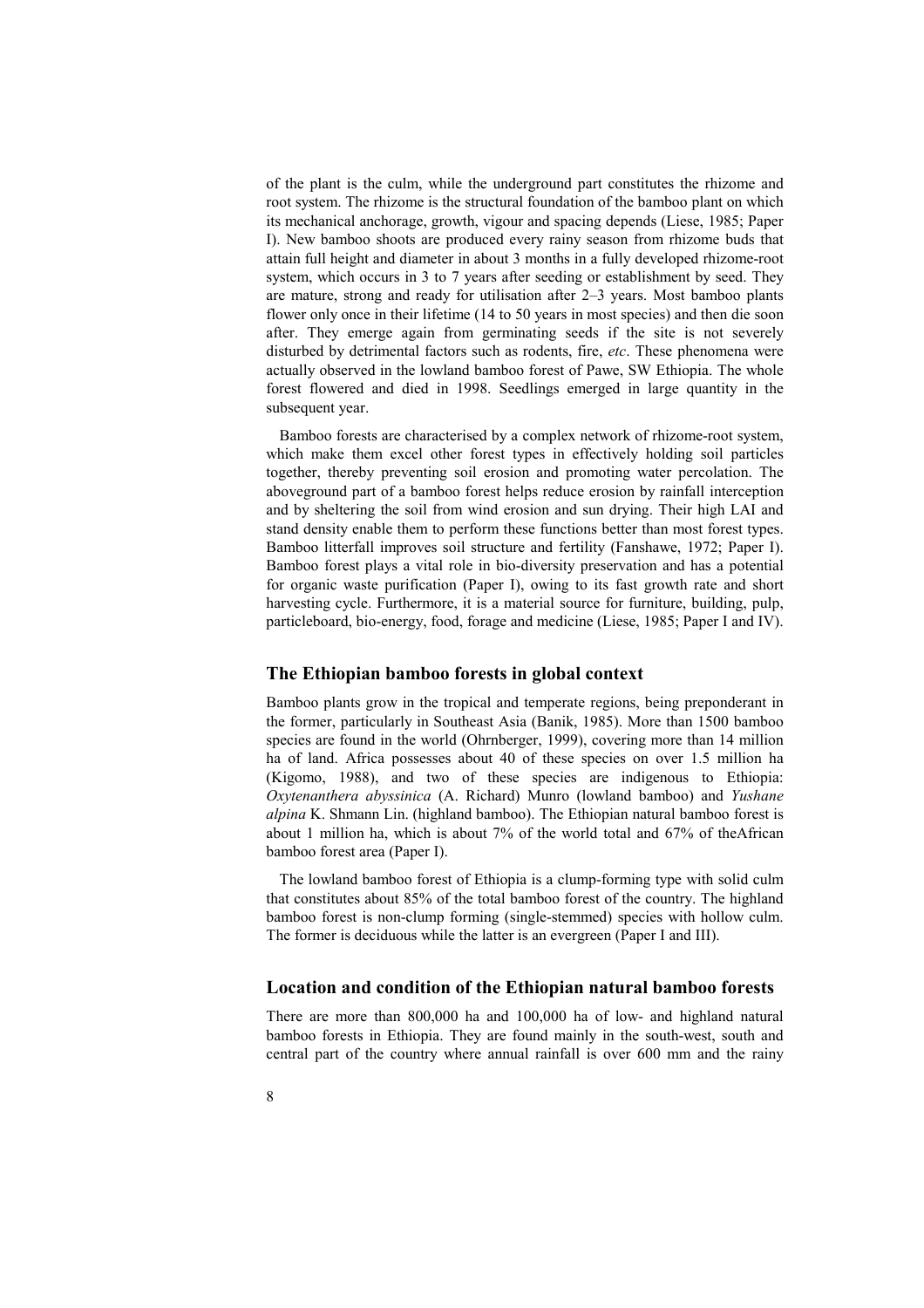season is not less than three months. The eastern part of the country receives too little annual rainfall to support bamboo forest (Paper I). The average stocking of the lowland bamboo forest is 8000 culms ha<sup>-1</sup> and 6000 culms ha<sup>-1</sup> in the highland bamboo forest. The average annual increment in terms of culm oven-dry matter is 8.5 to 10 t ha<sup>-1</sup> (Anonymous, 1997). Mean culm size in the low- and highland bamboo forests is 5 cm and 7 m and 8 cm and 17 m of diameter and height, respectively (Anonymous, 1997). Harvesting by the local people for various uses is very rare with no noticeable impact on the forest stocking or structure. However, increment is counterbalanced by death of trees due to age, disease and insect attack and the forest stocking remains more or less unchanged (Paper I).

These forests had remained out of sight in the remote areas of Ethiopia, preserved by their inaccessible locations. However, they are now accessible as new settlements have been established in the forests and new roads have been built through them to connect the emerging villages. Consequently, they are being cleared at an accelerating rate for agricultural land expansion, burned to promote tender grass growth for grazing and to drive out or kill allegedly harmful insects. Large-scale coffee and tea plantations and urban expansion are also emerging as real and potential threats (Paper I).

### **The potential of bamboo as converter of radiant energy into goods and services**

Plants convert radiant energy into biomass by the process of photosynthesis. The conversion efficiency is linearly correlated with rate of growth and earlier canopy closure. Bamboo forests grow faster than most forests of other species: they reach maximum height and diameter for a site in 3 to 7 years. They have a high leaf area index (LAI; *e.g*., 10 for Masha bamboo forest, SW Ethiopia) that could absorb 95% of the incident solar radiation (Qiu *et al*., 1992; Paper II). Moreover, canopy gaps are not critical for new shoot emergence in bamboo forests until maximum stand density is reached for the site. The growth of new shoots depends entirely on photosynthetic products transported from parent trees through the rhizome system (Li *et al*., 2000; Paper II and III). Thus, bamboos are efficient converters of solar energy into biomass. The living biomass provides vital environmental services by providing shelter for the soil and the organisms harbouring in it against the adverse effects of rain, sun and wind. Harvested biomass is used for production of various essential goods for society.

#### **Objectives**

The thesis attempts to explore the condition of the Ethiopian bamboo forests and to suggest management approaches to develop and harness their potential for economical and environmental benefits. The following are the specific objectives of the thesis:

1. To describe bamboo as a tree plant and forest resource in national and global contexts and examine the factors that conditioned the development and use of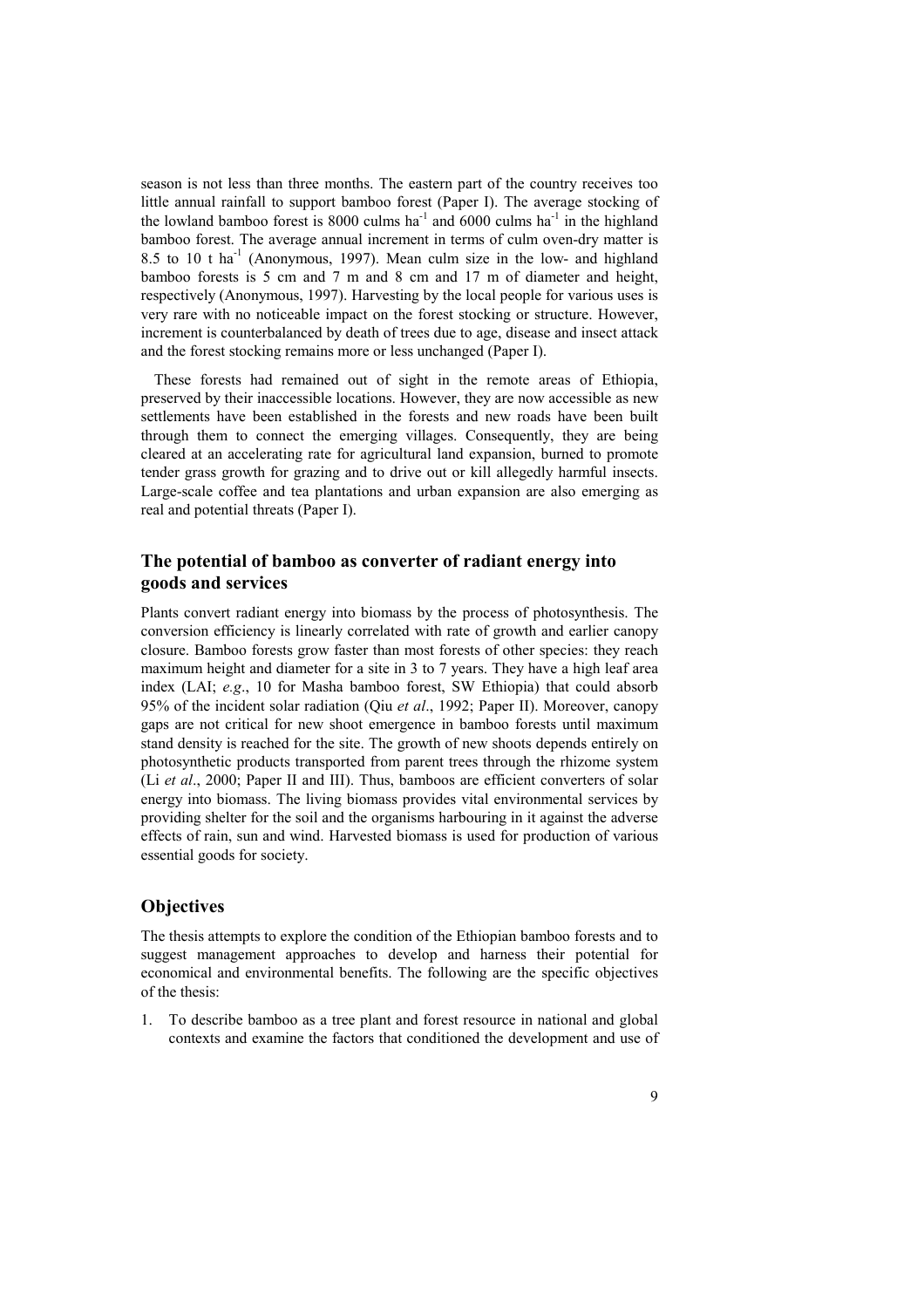bamboo forests in Ethiopia. Further, to suggest measures to realise their economic and environmental potentials (Paper I and II).

- 2. To bring into attention the indispensable sun as source of ultimate energy for fuelling photosynthesis and the excelling capacity of bamboo species in solar radiation interception, storage and conversion into forest goods and services (Paper II)
- 3. To assess the condition of a selected bamboo forest through field study and suggest management approaches for its quality and productivity improvements (Paper III).
- 4. To report some factors that affect bamboo seedling emergence and subsequent growth and their management significance for recovering and expanding lowland bamboo forest in Ethiopia using seeds (Paper IV).

# **Materials and methods**

The thesis is composed of literature review work, a field study and a greenhouse experiment (Table 1). Brief descriptions of the materials and methods used in each study are presented below. The reader is referred to the papers for more details.

Table 1*. Summary of the various studies that constitute the thesis, factors considered and parameters measured.*

| Paper    | Factors                           | Parameters                                                                                                     | Remark                                                                                        |
|----------|-----------------------------------|----------------------------------------------------------------------------------------------------------------|-----------------------------------------------------------------------------------------------|
| I and II | Most aspects of bamboo            |                                                                                                                | information<br>General<br>collection through field<br>observation<br>and<br>literature review |
| Ш        | density, age-structure,           | Biomass, nutrient, stand Fresh matter, dry matter, Field study<br>nutrient concentrations.<br>LAI, litter-fall |                                                                                               |
| IV       | Seed orientation, sowing<br>depth | Seedling<br>survival, height, number<br>of leaves per seedling                                                 | emergence, Greenhouse study                                                                   |

### **General information collection and synthesis (Paper I, II)**

The bamboo forests in the different parts of Ethiopia were visited, some of them many times during the past five years (1998–2002). Field observations and review of pertinent documents were the methodologies employed to produce Paper I and II, as a background for the field and greenhouse research works.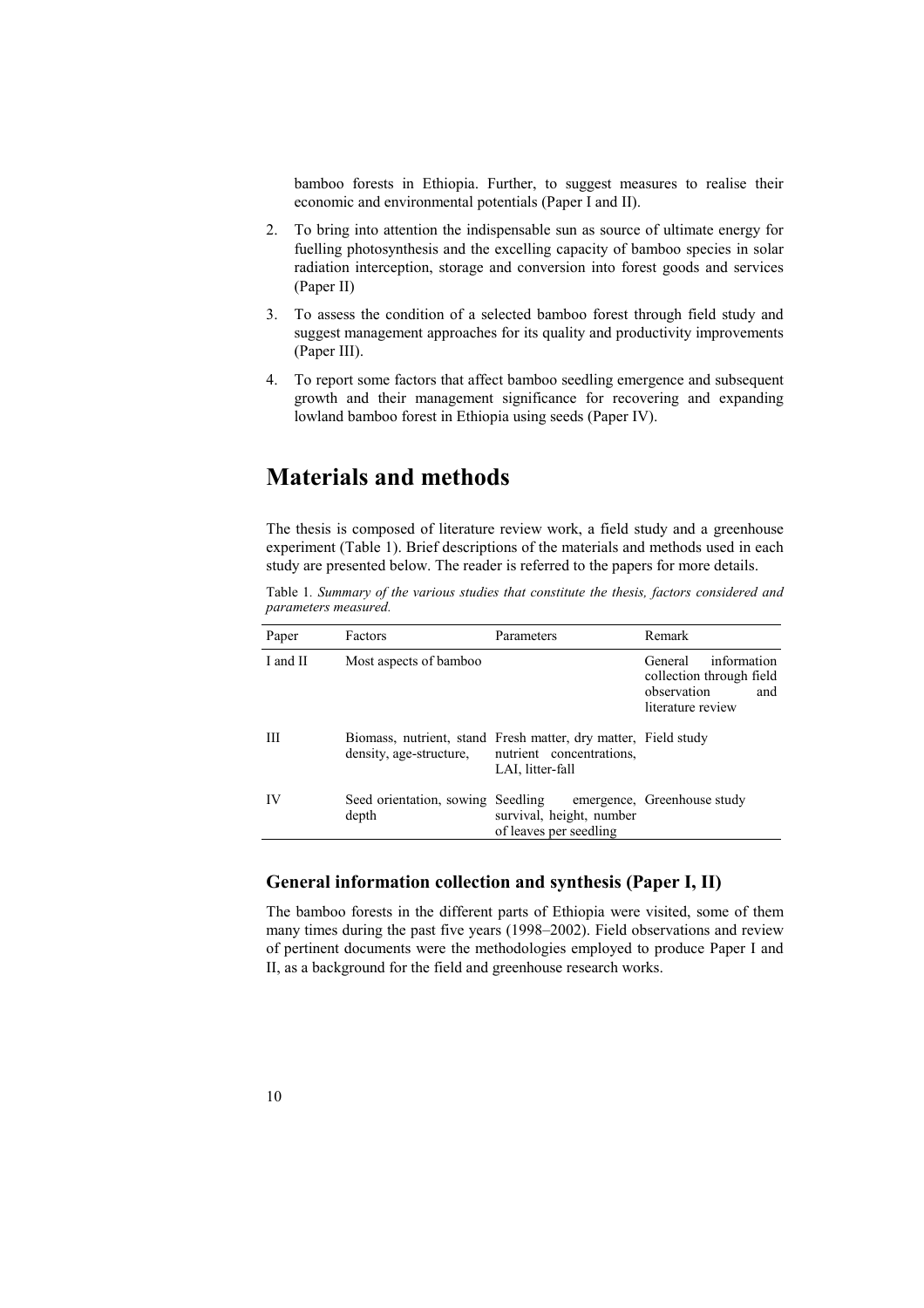#### **Field study: the Masha natural bamboo forest (Paper III)**

The field study was carried out at Masha natural bamboo forest in Southwest Ethiopia ( $7°30'$  N and  $35°30'$  E). Five sample plots of  $10\times10$  m size were established at 200 m spacing during the rain season of 1999/2000, in the central portion of the 19000 ha more or less uniform forest. The study was repeated during the dry season of 2000/2001, following the same procedure to examine seasonal changes.

The living bamboo trees within the sample plots were grouped into three ageclasses:  $\leq 1$  year,  $1-3$  years and  $\geq 3$  year. Tree age was identified based on the indicators used by Wimbush (1945) and Banik (1993). Two trees were felled at random from each age-class and sample plot (*i.e*., 30 trees in total), separated into culm, branch, and leaf components for biomass and nutrient assessments. Rhizome and root parts of felled trees were also sampled for nutrient analyses.

At least two leaves were randomly sampled from the upper and lower half crown of each felled tree (a total of 236 leaves), for leaf area index determination from specific leaf area (SLA) and dry leaf weight (DLW) measurements. Rhizomes and roots were extracted and separated for biomass determination from randomly located 33 soil block samples of 10 cm<sup>3</sup> dimensions. Litterfall samples were collected from randomly located 20 plastic sheets of 50×50 cm size.

Soil samples for nutrient content analyses were collected from three soil profiles of 1.5 m depth spaced at about 1000 m from each other. Sampling within a profile was done at 20 cm interval down to 1 m depth.

#### **Greenhouse study: seed orientation and sowing depth (Paper IV)**

Seeds for the set of empirical research on seed orientation and sowing depth were collected from an extensively flowered and heavily seeded lowland bamboo forest in Metekel, Southwest Ethiopia (11°14′ N and  $36^{\circ}16'$  E) in January 1999.

Two experiments: seed orientation and sowing depth were conducted using plastic pots of 5 l volume, filled with a mixture of sand and peat (ratio 3 sand: 1 peat). A randomised complete block design was used in both experiments. In the seed orientation experiment, each block consisted of 30 pots. Ten seeds were sown at random and at 2 mm soil depth in embryo-end-up, embryo-end-down and layflat orientations and replicated four times, *i.e.*, 10 seeds  $\times$  3 treatments (orientations)  $\times$  4 blocks (*i.e.*, a total of 120 sample units). In the sowing depth experiment, each block consisted of 20 pots. Five seeds were sown at random and in a lay-flat orientation in each of the various depth categories. The depths were: 0 mm (surface), 2.5 mm, 5 mm and 10 mm and replicated four times, *i.e.*, 5 seeds  $\times$  4 treatments  $\times$  4 blocks *(i.e., a total of 80 sample units)*. During the experiment, seedling emergence, seedling survival, seedling height and number of leaves per seedling were recorded on a weekly basis.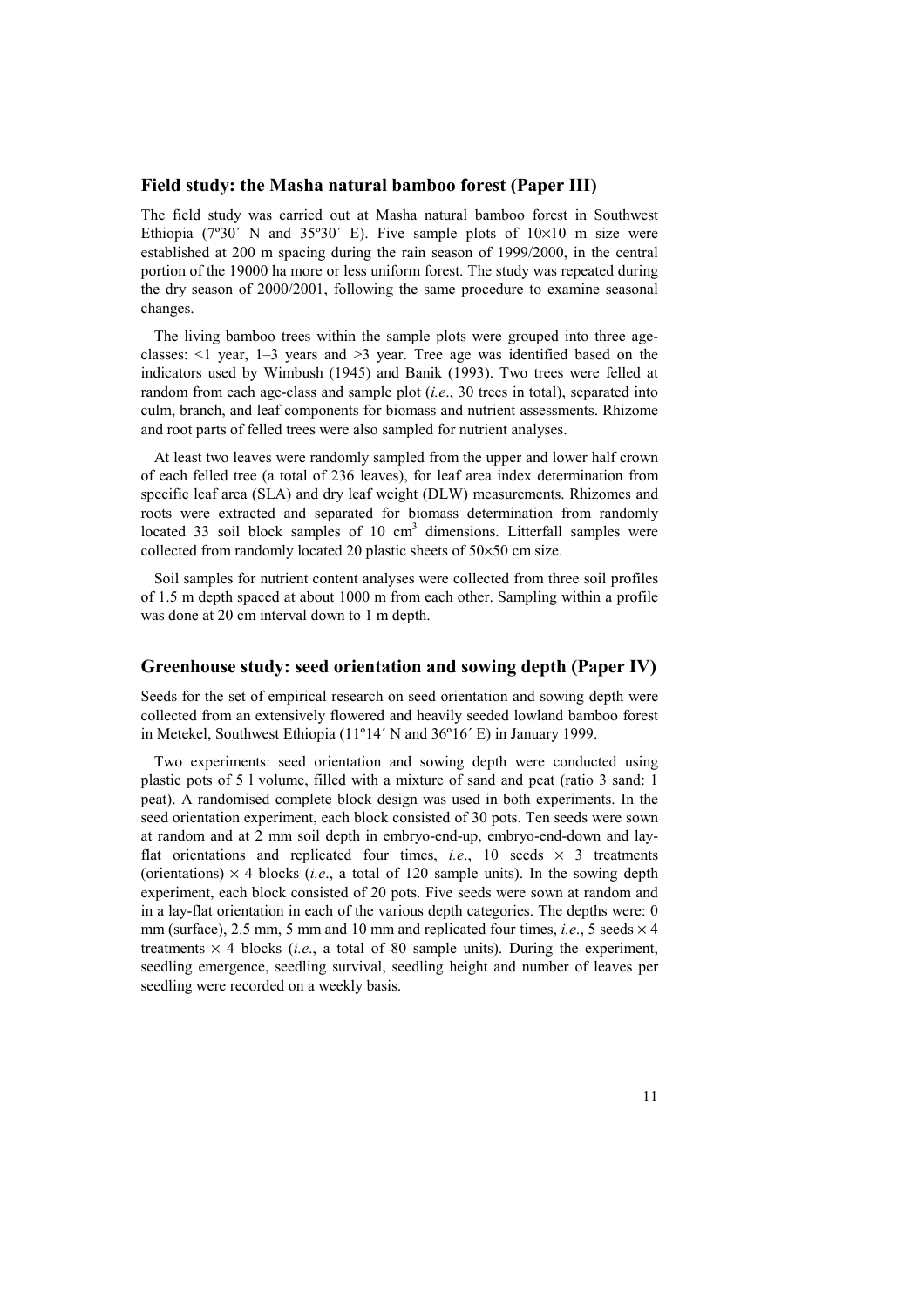# **Summary of results**

### **Urgency for harnessing and expanding the potentials of the Ethiopian bamboo forests**

According to the various literatures reviewed and the field observations undertaken, Ethiopia has two indigenous bamboo species and no exotics. About 130 000 ha of Yushane alpine and about 850 000 ha of *Oxytenanthera abyssinica* are found scattered in the south, south-west and central parts of Ethiopia. They are in more or less pure, fully stocked natural forest conditions (Paper I, Table 2). These forests were until recently protected by their remote and inaccessible locations. They are now fast disappearing due to improvements in road networks and establishment of villages within them and their vicinities.

Table 2. *General characteristics of the Ethiopian natural bamboo forests (Anonymous, 1997).*

|                                        | Natural bamboo forests |                        |  |  |
|----------------------------------------|------------------------|------------------------|--|--|
|                                        | Lowland                | Highland               |  |  |
| Mean altitude                          | $1000 - 1800$ m        | 2200-3200 m            |  |  |
| Mean annual rainfall                   | 1150 mm                | 1950 mm                |  |  |
| Total area                             | 850,000 ha             | 130,000 ha             |  |  |
| Stand density (tree $ha^{-1}$ )        | 8000                   | 6000                   |  |  |
| Percentage of dead trees               | 34                     | 27                     |  |  |
| Aboveground biomass t ha <sup>-1</sup> | 20                     | 51                     |  |  |
| Culm                                   | Semi-solid to solid    | Hollow                 |  |  |
| Ratio of old to new shoots             |                        | 5:1                    |  |  |
| Seeds                                  | Viable                 | Most empty, not viable |  |  |

The reviewed documents also provided information on contrasting scenes on the landscape of Ethiopia. There are abundant bamboo resources in some localities, while most parts of Ethiopia are suffering from the adverse consequences of deforestation. The forest decline has resulted in acute shortage of forest products, accelerated soil erosion, adverse climatic changes, drought and decline in agricultural productivity. The Conservation Strategy of Ethiopia (CSE) calls for urgent action with sustained follow up to arrest deforestation, expand the forest resources and promote their rational use (CSE, 1997).

On an annual basis, wood demand is more than thrice sustainable supply from all forests of Ethiopia (Fig. 1). Population growth and improvement in living standard is further widening the gap between projected wood demand and supply. Ethiopia is now a net importer of forest products (Table 3, Paper II). Thus, the documents reviewed and the reality on the ground showed that conservation of the remnant natural forests and re-vegetation of the barren landscape is a matter of utmost importance. Bamboos are reported to possess desirable qualities as a tree plant and forest resource that make them preferable planting materials for various purposes (Paper I and II, see introduction). They are reported to have excellent capacity in intercepting and converting solar energy into goods and services essential for society and environment (Paper II). Thus, the urgency for developing and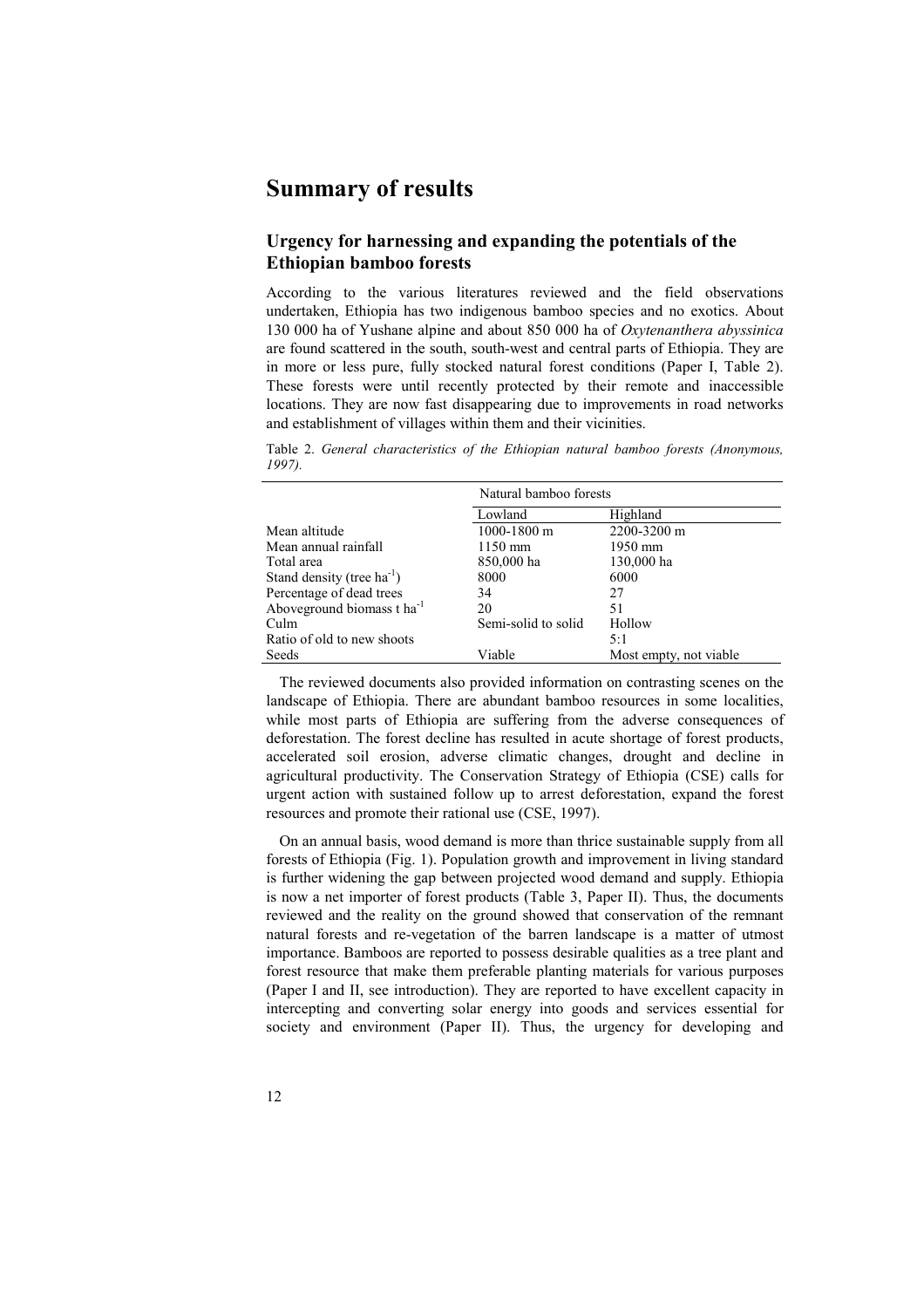harnessing the potentials of bamboo forests in Ethiopia was strongly stressed in the reviewed documents.



*Figure 1*: Estimate of wood supply and demand in Ethiopia for 1992 (EFAP, 1994)

| Item, Quantity<br>$(m^3)$ | Year |      |      |      |       |       |
|---------------------------|------|------|------|------|-------|-------|
|                           | 1993 | 1994 | 1995 | 1996 | 1997  | 1998  |
| Sawn-wood                 | 494  | 360  | 3185 | 1300 | 12000 | 10000 |
| Veneer sheets             | 194  | 104  | 104  | 100  | 2800  | 2800  |
| Plywood                   | 90   | 63   |      | 100  | 7400  | 7400  |
| Particle board            | 22   | 457  | 500  | 500  | 3600  | 3600  |
| Pulp (tonnes)             | 5621 | 3895 | 4397 | 5700 | 6700  | 6800  |

Table 3. *Forest products imported into Ethiopia, 1993-1998 (FAO, 2000)*

# **The natural bamboo forests of Ethiopia: condition, biomass and nutrient distributions and their seasonal variations**

The reviewed documents indicated that the remnant natural bamboo forests of Ethiopia are in a neglected state through lack of management (Paper I). The condition of the Masha bamboo forest in Southwest Ethiopia was a typical example. This natural forest was characterised by high percentage of mortality (20  $\%$ ) (Paper III). The living bamboo population was dense (8840 tree ha<sup>-1</sup>) with high leaf area index (*ca*. 10). The age-structure was heavily skewed towards old trees and the annual litterfall  $(11 \text{ t} \text{ ha}^{-1})$  was larger than the current aboveground shoot  $(<1$  year) biomass  $(8 \text{ tha}^{-1})$ .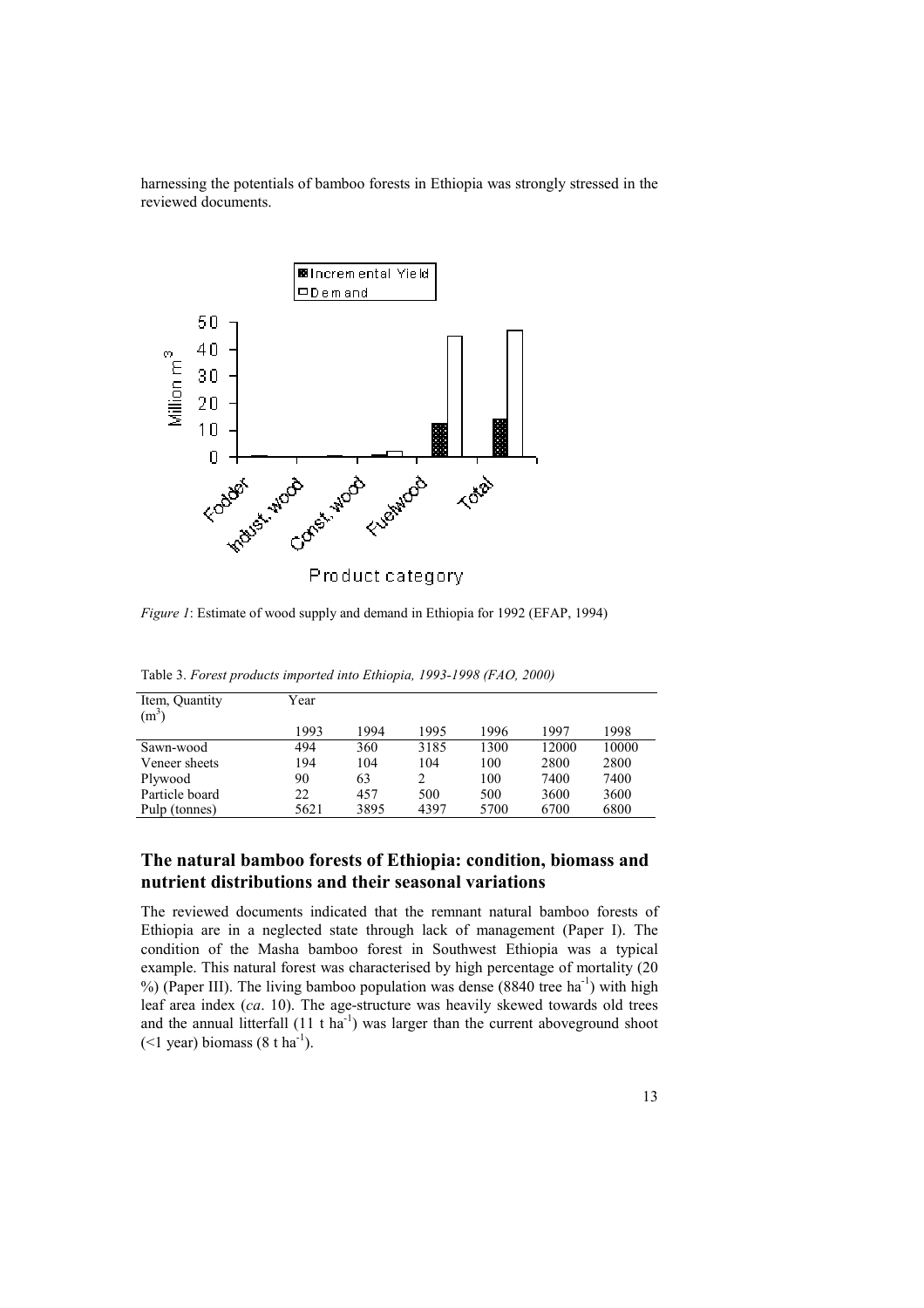About 73% of the 110 t  $ha^{-1}$  total aboveground biomass (TAB) were from bamboo trees older than 3 years, which are mature for harvest. On the other hand, the share of new shoots  $(1 \text{ year})$  was very small  $(7\% \text{ of the TAB})$ . The overwhelming contribution of mature trees  $(>= 3$  year) was even greater to the leaf and branch sets of biomass, 79% and 77%, respectively. Litterfall was tenfold higher during the rainy than during thedry season.

Variations of nutrient concentration among the various plant parts, between seasons and among age-classes were all highly significant. Nutrient concentration in the plant components generally followed the order foliage > rhizome > root > culm (Paper III). Tree ageing was associated with declining concentration of most nutrients (N, P and K). Plant nutrient concentrations in the various tree components were higher during the dry than during the rainy season.



*Figure 2:* Gross estimation of the nitrogen and phosphorus (in parenthesis) budget of the Masha natural bamboo forest, Southwest Ethiopia, on annual basis. Figures in rectangular boxes indicate (weighted) mean values of the rain and dry season data and arrows indicate nutrient flow. Nutrient addition through precipitation and loss through leaching were not determined.

Three times as much nitrogen removed from the soil for aboveground new shoot growth was returned to the forest floor through annual litterfall. The amount of phosphorus that returned through annual litter-fall was only twice the amount removed for aboveground new shoot growth (Fig. 2).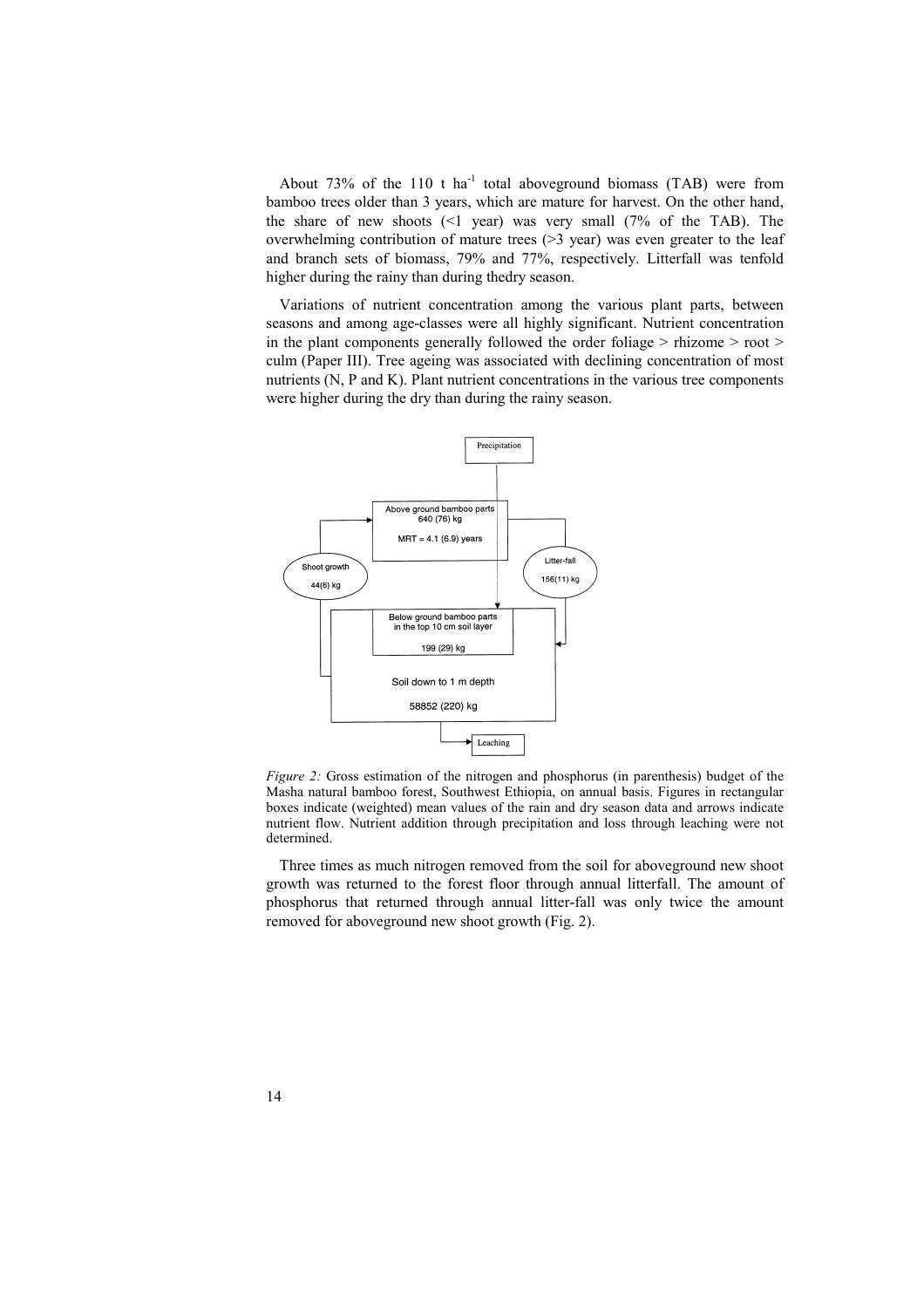## **Seed as a propagation material for lowland bamboo forest expansion: factors that influence** *Oxytenanthera abyssinica* **seedling performance**

Lowland bamboo seeds were found most successful and practical propagation materials (Paper IV). Use of cuttings was not successful while offsets were too cumbersome for large-scale use (see introduction, Paper I and II). The seedling emergence speed of the lowland bamboo seeds was generally fast, less than 14 days, and varied with the type of seed orientation and sowing depth used (Table 4, Fig. 3).

|       | <b>Seed orientation</b> |          |           |               |          |          |                 |          |          |
|-------|-------------------------|----------|-----------|---------------|----------|----------|-----------------|----------|----------|
| Days  | Lay-flat                |          |           | Embryo-end-up |          |          | Embryo-end-down |          |          |
| after | Seedling                | Mean     | No.       | Seedling      | Mean     | No.      | Seedling Mean   |          | No.      |
| sowin | $%$ of                  | seedling | leaves    | $%$ of        | seedlin  | leaves/  | $%$ of          | seedling | leaves / |
| g     | seeds                   | length   | /seedling | seeds         | g        | seedling | seeds           | length   | seedlin  |
|       | sown                    | (cm)     |           | sown          | length   |          | sown            |          | g        |
| 21    | 75                      | 3.85     | 1.00      | 45            | 2.44     | 1.00     | 55              | 2.90     | 1.00     |
|       |                         | (38%)    | $(0\%)$   |               | $(40\%)$ | $(0\%)$  |                 | (29%)    | $(0\%)$  |
| 26    | 75                      | 5.24     | 2.07      | 45            | 3.90     | 1.56     | 55              | 4.80     | 2.09     |
|       |                         | (24%)    | (12%)     |               | (37%)    | (34%)    |                 | (26%)    | $(10\%)$ |
| 32    | 75                      | 7.89     | 4.27      | 50            | 6.04     | 3.7      | 45              | 5.98     | 3.89     |
|       |                         | (27%)    | (14%)     |               | (47%)    | (22%)    |                 | (41%)    | (20%)    |
| 38    | 75                      | 9.89     | 5.00      | 55            | 7.53     | 4.36     | 65              | 9.05     | 4.62     |
|       |                         | (32%)    | (17%)     |               | (43%)    | (24%)    |                 | (35%)    | (14%)    |
| 45    | 80                      | 13.22    | 5.75      | 60            | 9.16     | 5.33     | 65              | 11.59    | 5.84     |
|       |                         | (38%)    | (22%)     |               | (47%)    | (26%)    |                 | (39%)    | (12%)    |
| 52    | 75                      | 14.54    | 6.07      | 60            | 10.98    | 5.83     | 60              | 13.37    | 6.30     |
|       |                         | (44%)    | (16%)     |               | (48%)    | (16%)    |                 | (43%)    | $(10\%)$ |
| 62    | 80                      | 20.38    | 6.69      | 60            | 16.63    | 5.83     | 65              | 18.65    | 6.31     |
|       |                         | (49%)    | (20%)     |               | (48%)    | (16%)    |                 | (48%)    | (16%)    |

Table 4. *Seedling % of seeds sown, seedling length and number of leaves per seedling of the different seed orientations. Figures in brackets are coefficients of variation*.

Embryo-end-up and embryo-end-down orientations were the highest and the lowest in cumulative seedling emergence, respectively, in the first two weeks. However, the embryo-end up orientation that had excelled in emergence speed and cumulative emergence percentage in the first two weeks was the least in survival rate after 62 days, lay-flat being the highest (Paper IV). Embryo-end-up orientation also produced significantly lower leaf number per seedling than lay-flat or embryoend-down (Table. 4). Thus, lay-flat orientation revealed better performance in both, seedling height and number of leaf per seedling traits, than the other orientation types (Paper IV).

Seedling emergence was higher and faster at the surface and 2.5 mm than at 5 and 10 mm depths. Seedling height and number of leaves per seedling increased with sowing depth until an optimum at about 5 mm and decreased thereafter (Fig. 4).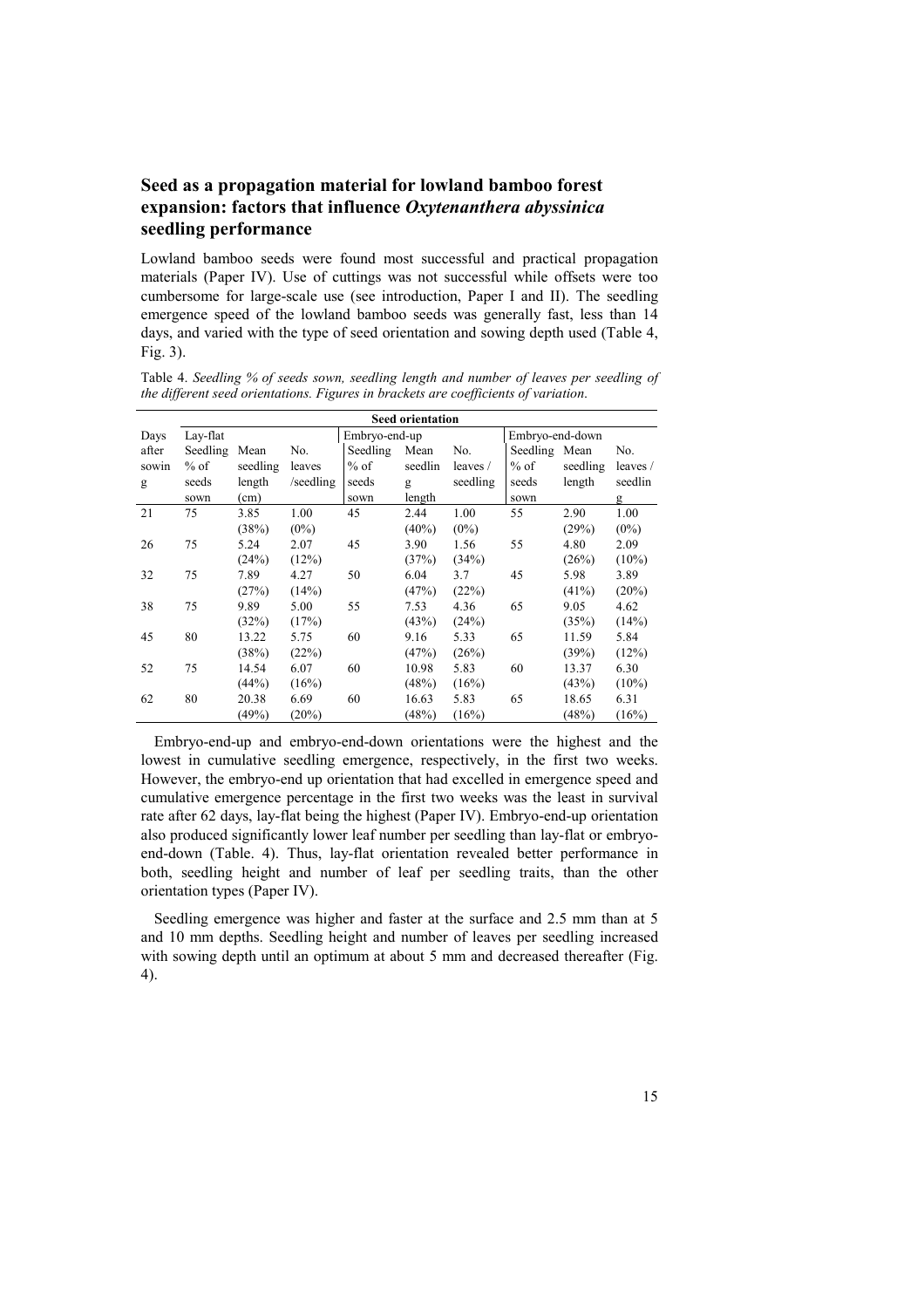

*Figure 3:* Mean ( $\pm$ SE) height and number of leaves of bamboo seedlings at age 62 days as related to sowing depth of seeds. Quadratic regressions  $y=0.31x2+3.53x+17.55$ ,  $r^2=0.41$ , p=0.034, *n=*16 (seedling height, cm) and y=0.04x2+0.44x+5.14, *r* 2 =0.41, p=0.032, *n*=16 (number of leaves per seedling).

# **Discussion**

There is a paucity of research reports on the indigenous bamboo species of Ethiopia. Thus, some of the discussions on factors that have conditioned the state of the Ethiopian forests are based on speculations when documented empirical evidences are unavailable.

## **Bamboo growth strategy and its environmental and economic significance**

Bamboo species are among the most versatile plants with high economic, environmental and aesthetic values (Liese, 1985). The desirable qualities of bamboo are attributed to its excelling capacity in solar radiation interception and conversion into biomass (Paper II). The whole aerial part of the plant (stem, branches and leaves) is green up to age  $2-3$  years, maximising the photosynthetic area for high rate of carbohydrate production during the favourable (rain) season. Bamboo plants have evolved a strategy for efficient biomass production even in localities where most of the months are dry and hot. They complete their growth in one flush within the favourable (rain) season  $(3-4$  months) and survive the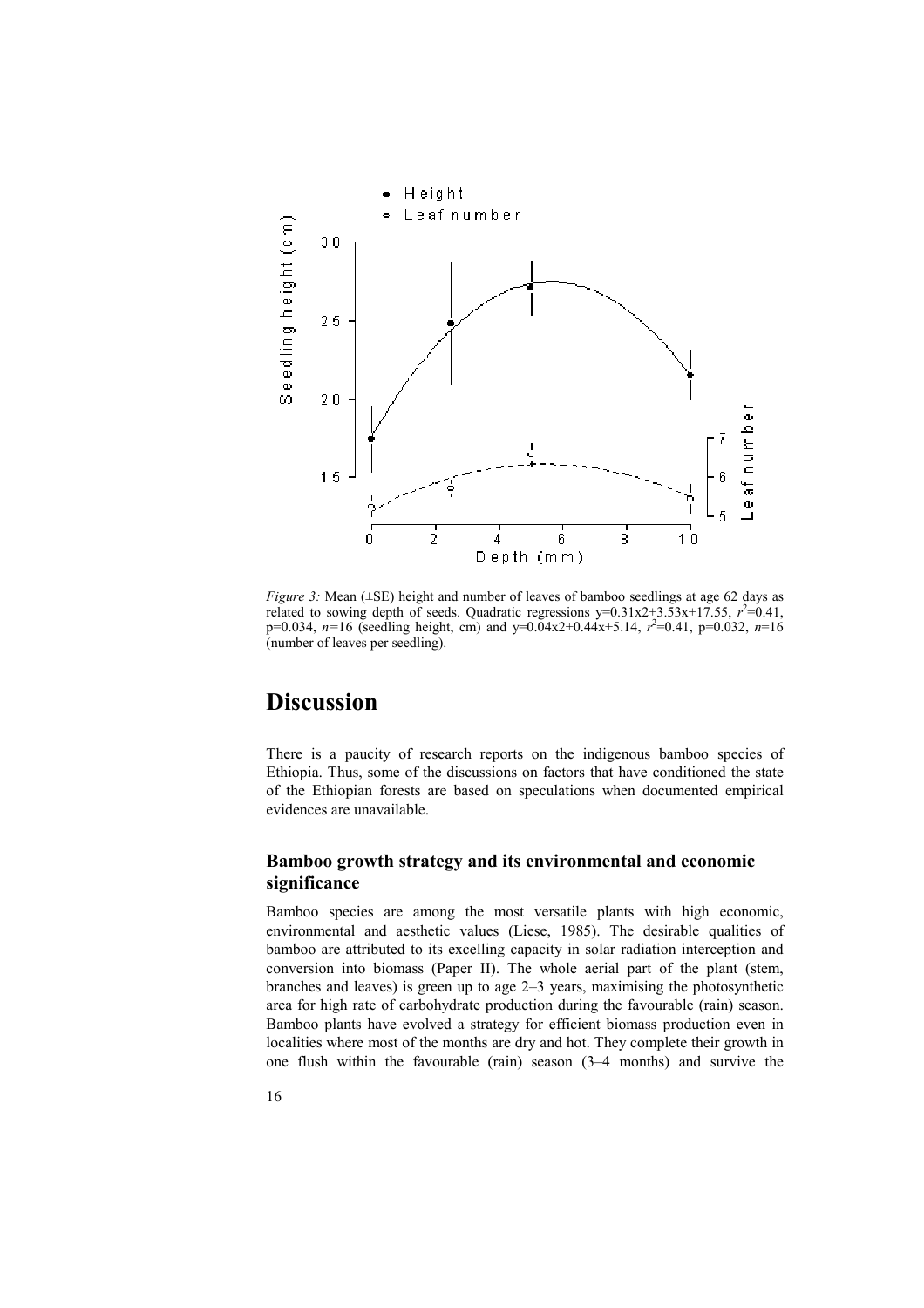subsequent unfavourable period (dry season) at reduced respiration rate, mainly for maintenance, or in a more or less dormant condition (Wimbush, 1945). Some of the species like the lowland bamboo of Ethiopia also shed their leaves during the dry season to minimise evapo-transpiration and tissue maintenance costs. Bamboo plants have a strategy for resource sharing to support rather than compete and suppress new shoots, particularly among plants from the same rhizome system (Paper I, II). This enables them to produce more or less similar size culms with rare dominant or suppressed individuals in fully stocked natural bamboo forests (Paper III).

The complex rhizome-root network under the ground surface enables it to outcompete other species and keep its ecological dominance on the site (Tabarelli and Mantovani, 2000). It also helps site productivity by holding soil particles together to prevent soil erosion, providing openings in the soil for water percolation and gas exchange, and creating self-perpetuating environment through nutrient recycling. Bamboo forests usually attain high LAI that could intercept more than 95% of the incident solar radiation (Qui *et al*., 1982, Isagi *et al*., 1993, Paper III). This prevents soil drying and creates a favourable microclimate for beneficial soil organisms that facilitate nutrient cycling by decomposing organic materials. The forest canopy also reduces the erosive energy of rainfall and shelters the soil from wind erosion. All forests possess these qualities, but bamboo forests excel most of them in these desirable characteristics.

Bamboo culm is a preferred material for various applications owing to its straightness, high strength, light weight, easiness of working with it, suitable fibre for pulp production and absence of bark (Suzuki and Jacalne, 1986). Bamboo shoot is of a high nutritional value that can be used as source of food and feed (Ayre-Smith, 1963; Chaozong, 1995). The potential of bamboo as food supplement is of vital importance for Ethiopia, considering the frequent food shortages encountered by the rural people particularly during the rain season when bamboo shoots are actually available in abundance.

Bamboos have also limitations. (1) The gregarious flowering and eventual death of all bamboo trees in a forest is a characteristic that may seriously affect the sustainable supply of raw materials for bamboo-based industries. (2) Bamboo culm in storage and use is more susceptible to termites, insect borers and fungal attack than hard- and softwoods, as it does not contain toxic substances unlike the latter species. (3) Bamboo culm preservation is less effective than most hard- and softwoods because bamboo culm does not possess anatomical pathways (ray tissues), which facilitate radial distribution of preservatives unlike in hard- and softwood stems. Moreover, culm skins (outer and inner) are impervious and, thus, preservative penetration through them is limited. (4) A preservative method that is equally effective, cheap and safe as for hard- and softwoods has yet to be developed (Liese, 1985). (5) The maximum attainable diameter is limited by their primary growth, as they do not increase their diameter through secondary growth (wood cambium) unlike hard- and softwood species.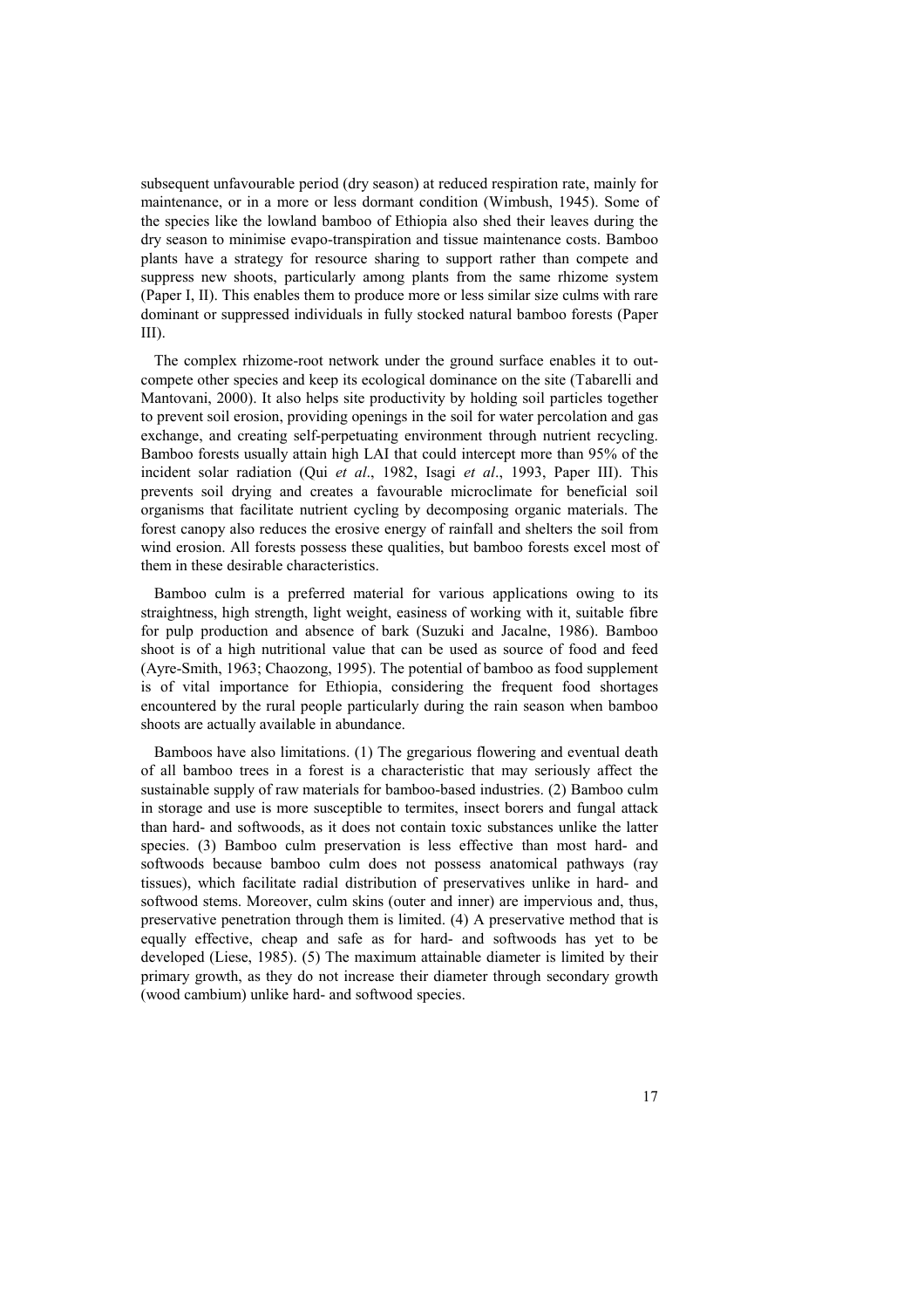#### **Factors that have conditioned the bamboo forests of Ethiopia**

The principal cause that has led to the neglect, under-utilisation and destruction of the Ethiopian bamboo forests are two: insecurity of land tenure right and lack of economic incentive to value them as useful commodities. All natural forests in Ethiopia belong to the state and the government lacks economic incentive and financial capacity to protect and manage them properly. The limited government attention is focused on natural forests from where timber could be profitably harvested for industrial use. Bamboo forests are not even in the priority list of natural forests selected by the government for management and development (Jarvholm and Tivell, 1987). The lethargy of rural people towards bamboo forest development and management is again related to lack of incentive to obtain financial benefits from their sale. There is no large demand for bamboo culms in rural markets, and transporting them to nearby urban areas is not financially viable. Hundreds of hectares of natural bamboo forests in Metekel, Southwest Ethiopia, were left to decay on the site after flowering in 1997/98 for lack of adequate market for sale even at the cost of harvesting. Moreover, bamboo is considered as a perishable material susceptible to biological and physical deterioration. This perception has led to its neglect by the rural people as a useful renewable resource (Paper I). The various technologies (treatments) available to increase its service life are not practised in the country and are not at all known by the rural communities. Knowledge limitations on its propagation, growth and utilisation have also contributed to the lethargy regarding its cultivation (Paper I).

Official development aid policies also played a part in the neglect of natural bamboo forests in Ethiopia. The focus of the forestry sector has shifted in response to donors polices from traditional forestry, as known in the developed countries, to miscellaneous tree planting activities on non-forest land (Roche, 1997). Agroforestry, farm forestry, community forestry, *etc*., have taken precedence over natural forests and industrial plantations in eligibility for support by multilateral, bilateral and UN aid organisations and non-governmental organisations (NGOs). Consequently, natural forests have been downgraded in importance and bamboo forests have suffered the most.

### **Diagnostic information and management approaches to improve the productivity of the natural bamboo forests**

The natural bamboo forests of Ethiopia are all in a similarly neglected state in terms of management (Paper I). Therefore, the analyses on the condition of the Masha bamboo forest and the approaches prescribed for its improvement could apply to the other remnant bamboo forests as well, with caution for local variations.

The Masha bamboo forest had a high percentage of dead trees (20%), high stand density (*ca*. 9000 trees ha<sup>-1</sup>), high LAI (*ca*. 10) and litter-fall mass (11 t year<sup>-1</sup> ha<sup>-1</sup>) higher than aboveground shoot production  $(8 \text{ t year}^{-1} \text{ ha}^{-1})$ . These all are indicators of a forest in the process of degradation for lack of management and timely harvest. The low percentage (13%) of young ( $\leq 1$  year) and prevalence of old ( $\geq 3$ )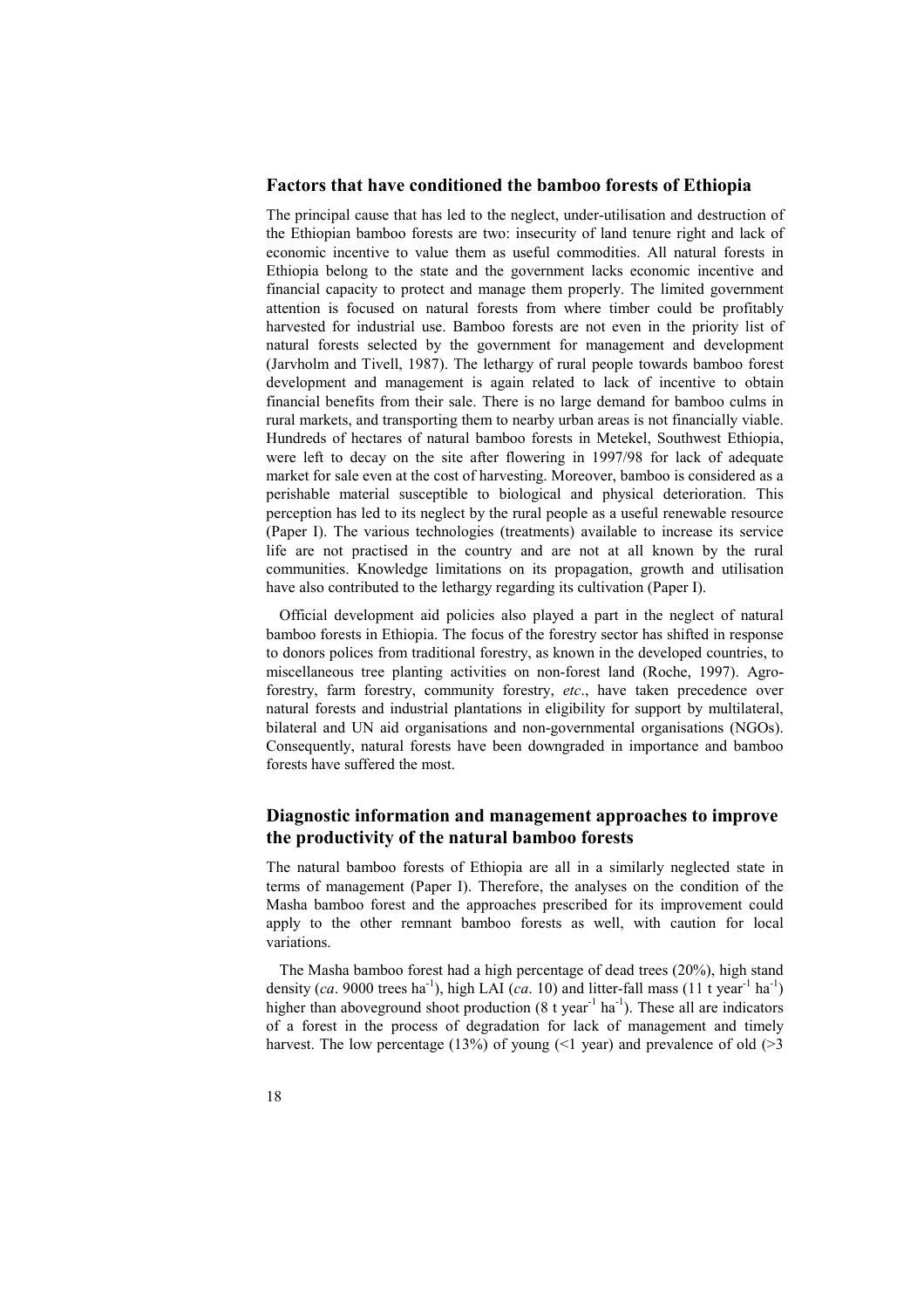year) bamboo trees (63%) in the forest substantiates the foregoing argument. So are likewise the lower total aboveground biomass of the forest  $(110 \text{ t ha}^{-1})$  than the mean value  $(130 \text{ t} \text{ ha}^{-1})$  reported for 26 bamboo forests in Southeast Asia (Kleinhenz and Midmore, 2001). The lower annual production  $(8 \text{ t} \text{ ha}^{-1})$  of the forest than the values reported for bamboo forests in Asia, for example the  $30$  t ha<sup>-1</sup> reported by Difan (1985) may also indicate the degradation of the forest. Thus, there is a need to harvest some of the trees to reduce the stand density, improve the age-structure and boost the productivity of the forest.

The higher nutrient concentrations in young plants compared to older ones, in the foliage (leaves and branches) than in the culm and in dry compared to rain season are in agreement with published reports (*e.g*. Youdi *et al*., 1985). These pieces of information should be instructive for harvesting the culm of old trees during the beginning of the dry season and for leaving the foliage in the forest floor to fertilise new shoots through decomposition and mineralisation. The nutrients that would be removed with the old culm harvest could impoverish the site after few cutting cycles and, therefore, fertilisation should be considered to replenish the nutrients in order to ensure high productivity on a sustainable basis.

The forest site has a capacity for a higher rate of biomass production than the present study shows. Rainfall is adequate and well distributed through out the year, the temperature is favourable for plant growth, the drainage is good and the soil is deep, with good structure (Paper III). However, the nutrient status is the principal concern for its sustainable production. The soil is generally poor in P and K. The P content of the soil in particular was far below the 0.07% critical value for nutrient limitation of plant growth in most soils (Barber, 1995). Thus, any intensive management to boost production on this site should consider the application of P and K rich fertilisers at the end of the dry season or early in the rain season.

Most of the nutrients were concentrated within the upper 40 cm of the soil, where almost all the bamboo roots are found. The localised nutrient accumulation in the organic and upper mineral-soil layers over the nutrient-poor substratum indicated the following facts: (1) The forest system is strongly dependent on nutrient cycling through litter and soil organic matter decomposition and mineralisation. (2) The system is inherently of a fragile nature that may quickly lose its productive capacity if the bamboo forest is cleared and the typically high rainfall in the region induced erosion removes the nutrient rich topsoil from the site. The large litter mass returned to the soil surface and the high amount of nutrients contained in it further supports the former (1) argument (Paper III). These points should be instructive not to change the forestland into other land-use system and to prevent organic matter removal from the forest floor by erosion due to excessive harvesting or by fire outbreak.

### **Strategies for management and expansion of bamboo forests in Ethiopia and approaches for their implementation**

A thoroughly thought-out strategy that provide incentives to protect and use the remaining natural bamboo forests on a sustainable basis, and to establish bamboo plantations whereever they could have a protection and production function, is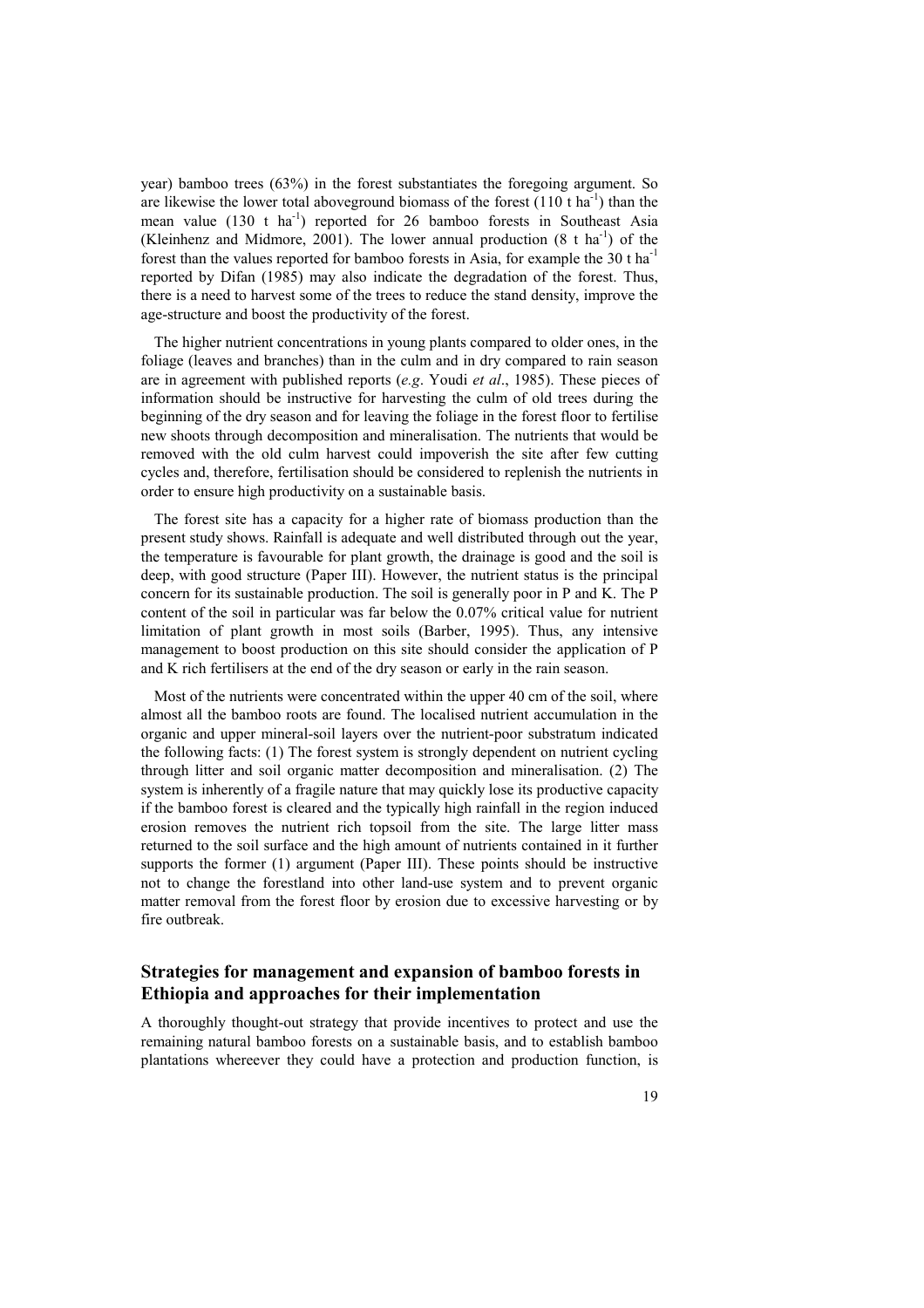urgently required (Paper I, II). The Ethiopian government needs to establish an effective institution to oversee these developments. It is crucial that the remaining natural bamboo forests have a rightful owner who could properly protect, manage and use them in perpetuity and enhance their value. Part of the remnant bamboo forests should be preserved for future generation without interference. This will enable future studies on the natural course of development in the absence of human-induced disturbances. This could be handled, for example, by the Ethiopian Bio-diversity Research Institute or by the Ethiopian Agricultural Research Organisation. Alternatively, a new autonomous or semiautonomous unit could be established for this purpose, in order to give it more focus and attention. The rest could be distributed to individuals or groups of innovative entrepreneurs who commit themselves to manage and use the natural bamboo forests on a sustainable basis according to an agreed management plan. Systematic and organised harvesting based on a management plan could improve dramatically the growing stock and bolster perpetual yield increment by reducing mortality and creating space for new recruits to emerge and grow (Paper III). Portions of the natural bamboo forests could also be given to the farmers living in and around the forest for communal management and use on the same premises.

People are rational who react in a predictable way to incentives. A properly designed incentive structure that operates through a grant system and market mechanism, as well as technical backup, is required to promote bamboo planting. The grant system has worked well in the developed world to promote specific land uses, *e.g*., forest establishment, protection and management (Paper II). It could also be adopted by developing countries in its appropriate form, with a built-in mechanism to monitor and evaluate its effectiveness. This is an endeavour where international aid agencies could play a meaningful role with fruitful results. Overhead costs and corruption are likely to be low, since the resources will be given directly to the farmers (landowners) to be used for the intended purpose based on agreed terms and conditions. The momentum gained is also likely to sustain by itself after the support is withdrawn by the aid agencies, as far as there is perceivable demand for the products. Market forces are the ultimate determinant of development. Potential markets should be created for bamboo owners by, *e.g*., promoting investments in bamboo-based industries such as particleboard, fibreboard, pulp and paper, and cottage industries. In this case, a great deal could be learned from Asian countries experiences (Paper I). Once a potential market is established and a grant system is put in place, protection and expansion of bamboo as useful crop will perpetuate (Fig. 4). Knowledge about propagation, management and utilisation will facilitate the momentum of development (Paper III and IV).

Raising planting materials of the indigenous bamboo species of Ethiopia has been found difficult (Kigomo and Kamiri, 1987; Abels, 1961). However, *Oxytenanthera abyssinica* (lowland bamboo) produces viable seeds through sporadic and gregarious flowering and thus seed procurement of the species is not a problem. Moreover, propagation by seed has the virtue of being easier and cheaper to transport, store and plant than any other propagation material. It has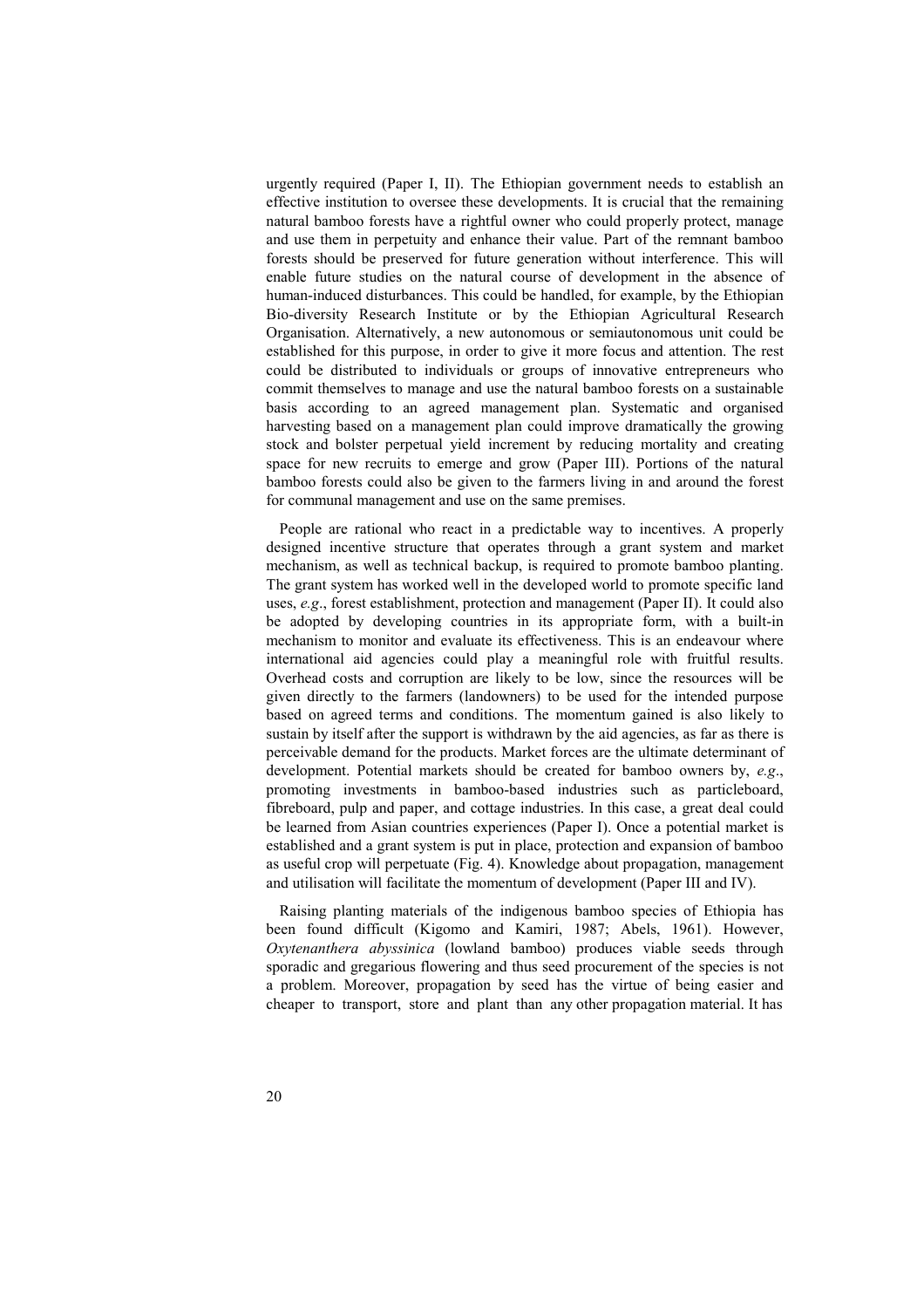

*Figure 4:* Essential factors to be considered in a balanced and realistic way when designing a workable strategy for bamboo forest conservation, development and utilisation in Ethiopia.

also wider genetic diversity, which is essential to withstand environmental changes and outbreaks of pests and diseases (Liese, 1985; Paper IV). Species require specific growth conditions for maximum growth, which are rarely met in nature but could be optimised particularly in greenhouses and seedling nurseries by changing growth factors to suit their requirements. Sowing depth, seed orientation and soil moisture are found to influence seedling emergence and subsequent growth of the lowland bamboo. Shallow sowing depth (*ca*. 5 mm), lay-flat orientation and a soil always moist but below field capacity are the requirements for optimum performance of the lowland bamboo seedlings (Paper IV). The results are likely to apply also for other bamboo species with similar seed morphology, but it should be kept in mind that some bamboo species, *e.g*., the Ethiopian highland bamboo, hardly produce any viable seeds. For the Ethiopian lowland bamboo, this set of empirical evidence should be communicated to potential growers through an extension net work. Indigenous tree growth has been constrained by lack of knowledge on their growth and management (Negash, 1996). The farmers and other potential investors are likely to be encouraged by the possibility for successful production of bamboo seedlings of high vigour. Research on vegetative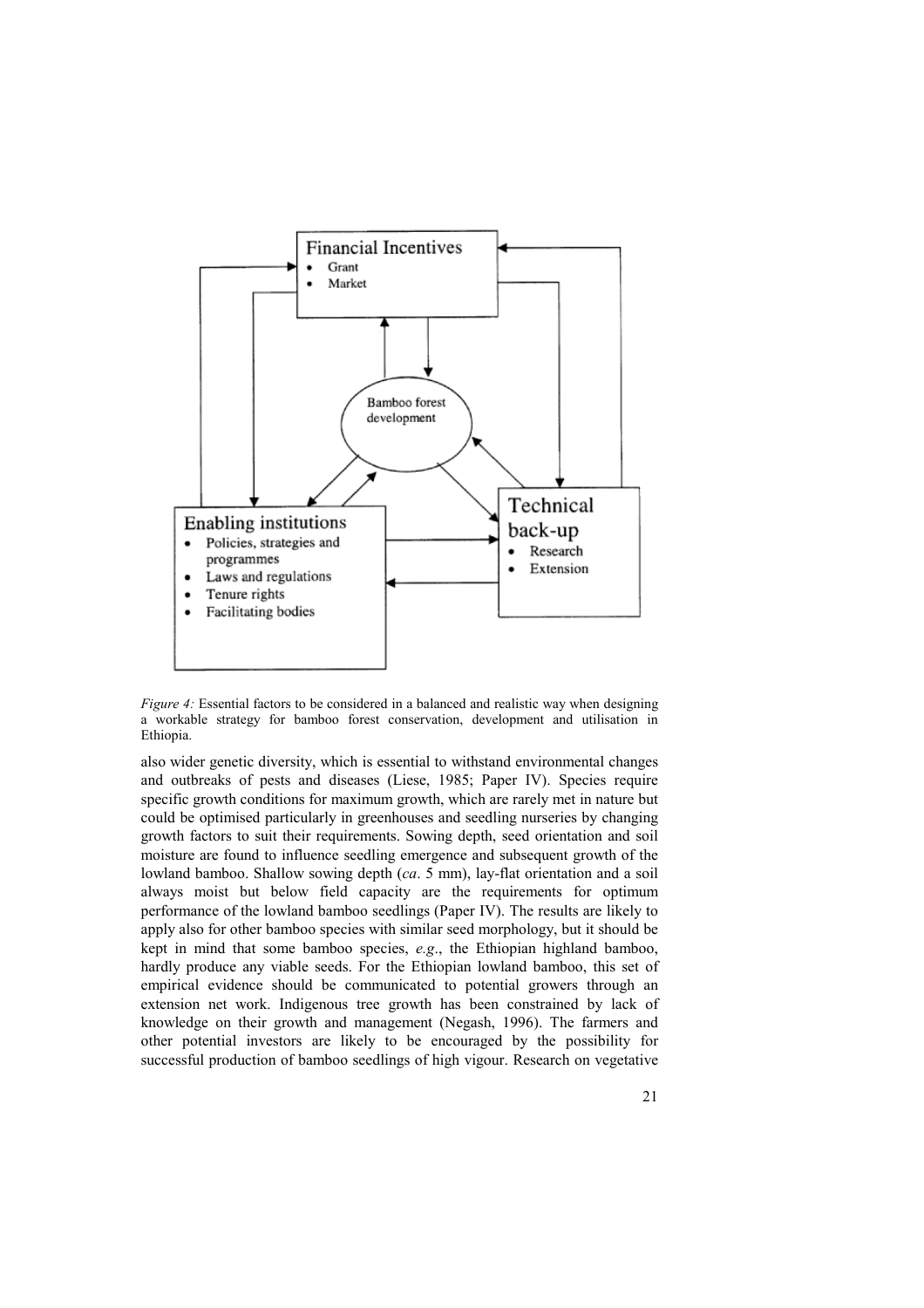propagation, management, harvesting and utilisation should continue on the two indigenous bamboo species in order to make the necessary technology for enhancing and harnessing their potential value available to would-be investors at affordable cost.

# **Conclusions**

The quality of bamboo as one of the fastest growing perennial grasses with tree stature that intercepts and converts solar energy into economically and environmentally useful biomass, faster than most tree species, should be optimally harnessed. The two bamboo species of Ethiopia should be conserved and developed as resources of national and international interest, as they are indigenous to the country and endemic to Africa. It is likely that bamboo forests of Ethiopia, (67% of African and 7% of the world) could only be conserved and developed if valued as useful crops. Thus, integrated management of their production and utilisation systems is recommended for their sustainable conservation and development, as part of a strategy to remedy the deforestation-related problems of Ethiopia (Paper I, II, III).

Silvicultural treatments and harvesting operations are required to reverse the degradation process of the remnant bamboo forests of Ethiopia (Paper III). Harvesting operations should aim to improve the stand density, age-structure and LAI of the forests while generating adequate revenue out of them. Only the culm of over-mature trees should be harvested, in the off-year cycle for monopodial bamboo species, at the beginning of the dry season when culm nutrient content is relatively lower (Paper III). The foliage of harvested trees and the litter on the forest floor should not be removed from the bamboo forests, as the systems are sustaining mainly on nutrient cycling. Fertilisation, preferably rich in phosphorus and potassium, should be applied early in the rain season to replenish nutrients removed through culm harvest (Paper III). Conversion of bamboo forests into other land-use systems would greatly increase the risk of site productivity loss, because they are sustaining by cycling nutrients, most of which are concentrated in the organic and top soil layers ((Paper III).

Large areas of the denuded landscape of Ethiopia could be planted with bamboo species for quick result wherever site conditions are suitable (Paper I, II). Lowland bamboo forest expansion in Ethiopia could be achieved by means of seeds until other alternatives become practically and economically advantageous (Paper IV). In the case of the lowland bamboo *O. abyssinica*, seeds should be sown in lay-flat orientation, at shallow depth (*ca*. 5 mm) in optimum soil moisture for maximum seedling emergence and growth (Paper IV).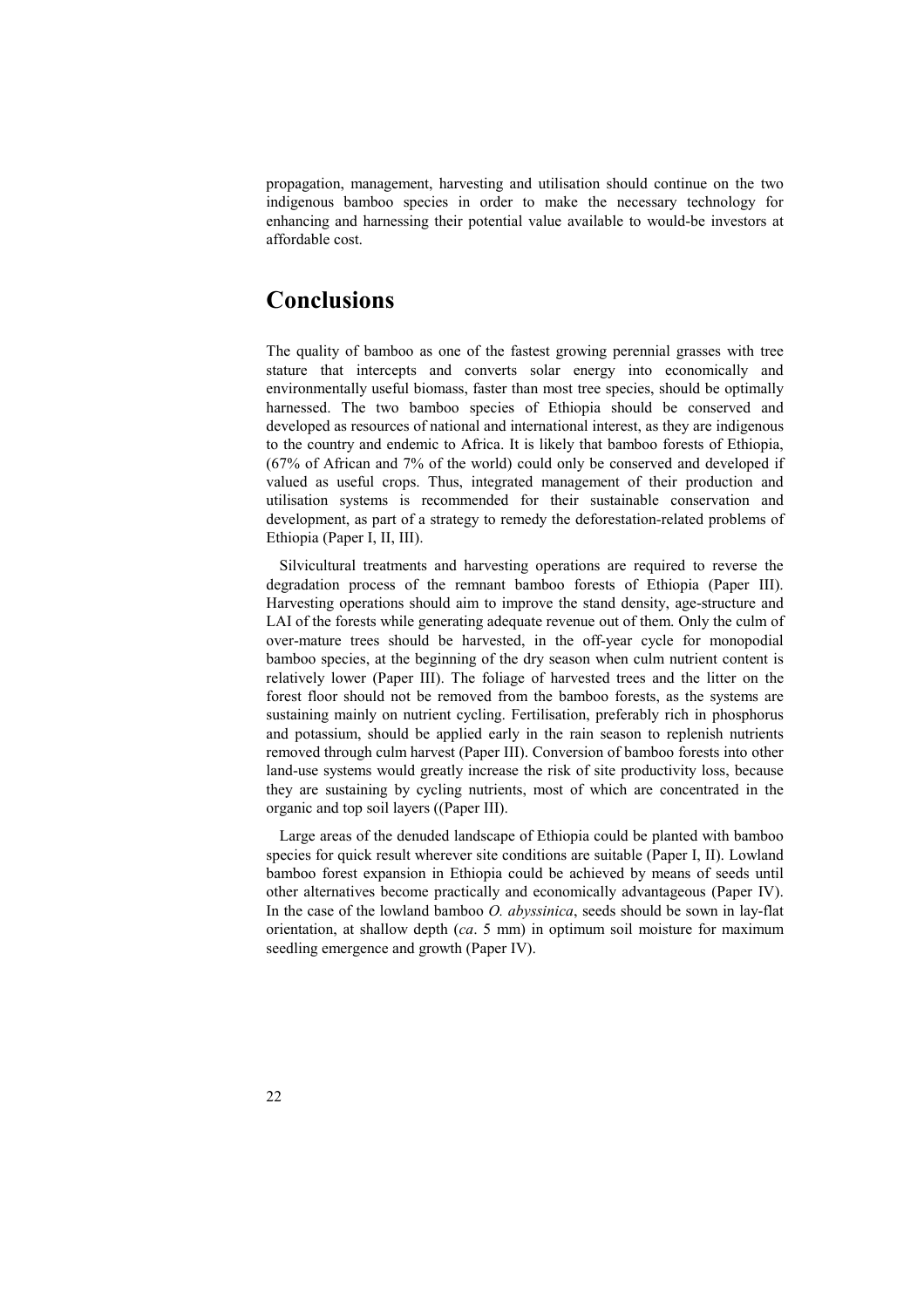# **References**

- Abels, P. 1961. The propagation of bamboos. *Bulletin of the Agriculture of Congo 52(3)*: 591-598.
- Abrha, A. 1991. Problems of environment and sustainable development in Africa. In: Suliman, M. (ed.). *Alternative strategies for Africa. Institute for African alternatives*, London. Pp. 13-23.
- Anonymous, 1997. *Study on sustainable bamboo management*. Final report. Luso Consult, Hamburg, Germany.
- Ayre-Smith, R. A. 1963. The use of bamboo as cattle feed. *East Africa Agriculture and Forestry Journal, 29*: 50-51.
- Chaozong, H. 1995. The changes in nutrient composition of bamboo shoots at different ages. In: Rao, A. N., Dhanarajan, G. and Santry, C. B. (eds.). Research on Bamboos, *Proceedings of the International Bamboo Workshop. The Chinese Academy of Forestry, China*.
- CSE, 1997. Conservation strategy of Ethiopia*. Environmental Protection Authority, Addis Ababa.*
- EFAP, 1994. Ethiopian forestry action programe*. Ministry of Natural Resources Conservation and Development, Addis Ababa*.
- Fanshawe, D. B. 1972. Bamboo *Oxytenanthera abyssinica* its ecology, silviculture and utilisation. *Kirkia 8(2):* 157-166.
- FAO. 2000. FAO database for forest products. http://apps.fao.org/cgi-bin/nphdb.pl?subset=forestry
- Hardin, G. 1991. The tragedy of the commons. In: Kuenne, R. E. (ed.). Microeconomics: Theoretical and Applied*. Vol. 3. International Library of Critical Writings in Economics, no. 11*, Aldershot, UK.
- Hurni, H. 1988. Degradation and conservation of the resources in the Ethiopian highlands. *Mountain Research and Development 8*: 123-130.
- Isagi, Y., Kawahara, T. and Kamo, K.1993. Biomass and net production in a bamboo *Phyllostachys pubescens* stand. *Ecological Research 8*: 123-133.
- Janzen, D. H. 1976. Why bamboos wait so long to flower*? Annual Review of Ecology and Systematics 7:* 347-391
- Jarvholm, A. and Tivell, A. *Industrial forestry development in Ethiopia*. Orgut-Swedforest Consortium, Addis Ababa.
- Kigomo, B. N. 1988. Distribution, cultivation and research status of bamboo in Eastern Africa. KEFRI, *Ecology Series Monograph 1*: 1-19.
- Kigomo, B. and Kamari, 1987. Studies in propagation and establishment *of Oxytenanthera abyssinica, Bambusa vulgaris* and *Arundinaria alpina* in medium altitude site in Kenya. *Kenya Journal of Sciences (B) 8(1-2)*: 5-13.
- Li, R., Werger, M. J. A., de Kroon, H., During, H. J. and Zhong, Z. C. 2000. Interactions between shoot age structure, nutrient availability and physiological integration in the Giant Bamboo *Phyllostachys pubescens*. *Plant biol. 2*: 437-446.
- Liese, W. 1985. *Bamboos Biology, Silvics, Properties and Utilisation*. GTZ, Eschborn, Germany.
- MoA. 1982. Forest for community development. *Ministry of Agriculture, Addis Ababa*.
- Mohmod, A. L., Abdul, R. O. and Hong, L. T. 1992. The present state and problems of bamboo utilisation for rural development activities in Peninsular Malaysia. *Bamboo Journal. 10:* 10-19.
- Ohrnberger, D. 1999. *The bamboos of the world*. Elsevier, Amsterdam.
- Poudyal, P. P. 1991. Utilisation of bamboo in the Kathmandu Valley of Nepal. In: Proc. Fourth International Bamboo Workshop on Bamboo in Pacific Asia. *Forestry Research Support Programme for Asia and Pacific (FORSPA) publication 6, technical document GCP/RAS/134/ASB, FORSPA, Chiangmai, Thailand and IDRC, Ottawa, Canada*, pp. 259-262.
- Qiu, G. X., Shen, Y. K., Li, D. V., Hudang, Q. M., Yang, D. D. and Goa, A. 1992. Bamboo in sub-tropical eastern China. In: Long, S. P., Jones, M. B. and Roberts, M. J., (eds.).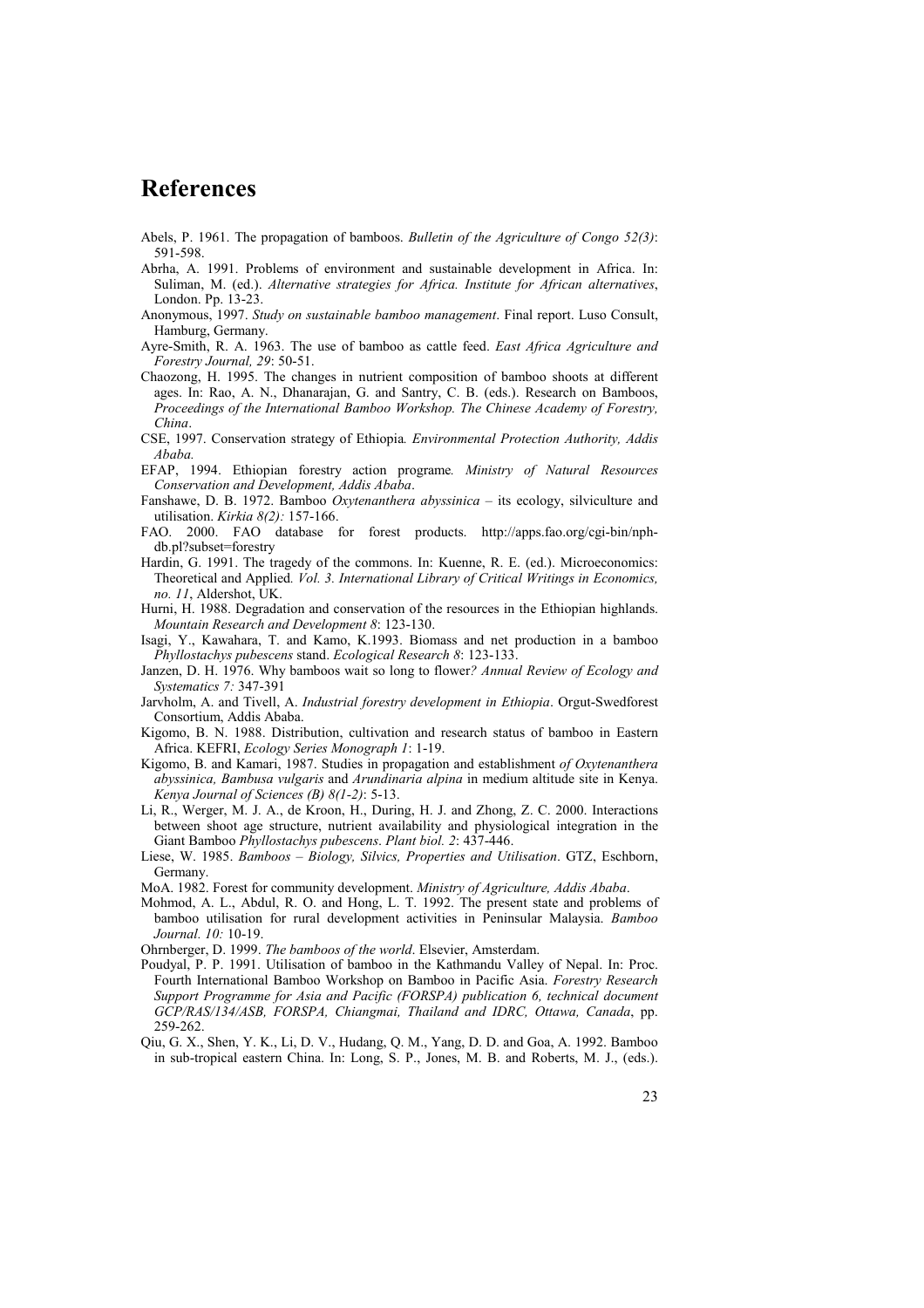*Primary productivity of grass ecosystems for tropics and sub-tropics*. Chapman & Hall, London. Pp. 159-188.

- Ramanayake, S.M.S.D. and Yakandawala, K. 1998. Incidence of flowering, death and phenology of development in the giant bamboo (*Dendrocalamus giganteus* Wall. Ex Munro). *Ann. Bot. 82*: 779-785.
- Reusing, M. 1998. Monitoring of natural high forests in Ethiopia. German Agency for Technical Co-operation (GTZ): *Advisory Assistance to Forest Administration in Ethiopia, Ministry of Agriculture, Addis Ababa*.
- Roche, L. 1997. Official development aid policies and sustainable utilisation of forest resources in developing countries. *Commonwealth Forestry Review 76(2)*: 91-97.
- Singh, A. N. and Singh, J. S. 1999. Biomass, net primary production and impact of bamboo plantation on soil redevelopment in a dry tropical region. *Forest Ecology and Management, 119*: 195-207.
- Suwannapinut, W. and Thaiutsa, B. 1990. Food composition of some Thai bamboo shoots. *Thai Journal of Forestry, 9*: 67-72.
- Suzuki, T. and Jacalne, M. V. 1986. Aboveground biomass and the growth of bamboo stands in the Philippines. *Japan Agricultural Research Quarterly (JARQ) 20(1):* 85-91.
- Tabarelli, M. and Mantovani, W. 2000. Gap phase regeneration in tropical montane forest: the effects of gap structure and bamboo species. *Plant Ecology, 148(2):* 149-155.
- Teck, C. L., Nasir, N. M. and Kassim, J. 1991. Urea particleboard from Bambusa vulgaris Schrad. In*: Proc. Fourth International Bamboo Workshop on Bamboo Research in Pacific Asia, Chiangmai, Thailand (November 27-30, 1991),* pp. 255-257.
- UNDP/World Bank, 1984. Issues and options in the energy sector. *Report No. 4741-ET. Report of the joint UNDP/World Bank energy sector assessment programme*, Washington D. C.
- WoldeMariam, M. 1970. *An atlas of Ethiopia*. Poligrafico, Priv. Ltd. Co., Asmara, Ethiopia.
- Wimbush, S. H. 1962. The African alpine bamboo. *Emperial Forestry Journal, 24(1)*: 33- 39
- Zegeye, A. 1994. Environmental degradation, population movement and war. In: Abebe Zegeye and Siegfried, Pausewang (eds.). *Ethiopia in change: peasantry, nationalism and democracy.* British Academic Press, London.

# **Acknowledgements**

Assoc. Prof. Martin Weih, Prof. Emeritus Lars Christersson and Assoc. Prof. Stig Ledin were my supervisors. Prof. Emeritus Lars Christersson was my main supervisor in the first one and half year of my study. His enthusiasm for the development of the bamboo forests in Ethiopia, which started mainly after he and Assoc. Prof. Stig Ledin visited the Masha bamboo forest in SW Ethiopia, inspired me to write the first two review papers. His support was essential for their publication, particularly for the one published in AMBIO. Assoc. Prof. Martin Weih took over the responsibility of the principal supervisory and carried it through to the completion of my study. I benefited a lot from his academic intellect. I am grateful to all of them for sharing me their knowledge and experiences.

Prof. Theo Verwijist, Head of the Department, followed the development of my study from the background, zooming in and taking part when situations required his personal attention. He allowed me to participate in a training workshop in China on 'bamboo production and utilisation' and helped me in many other ways. I owe him a great deal for all these.